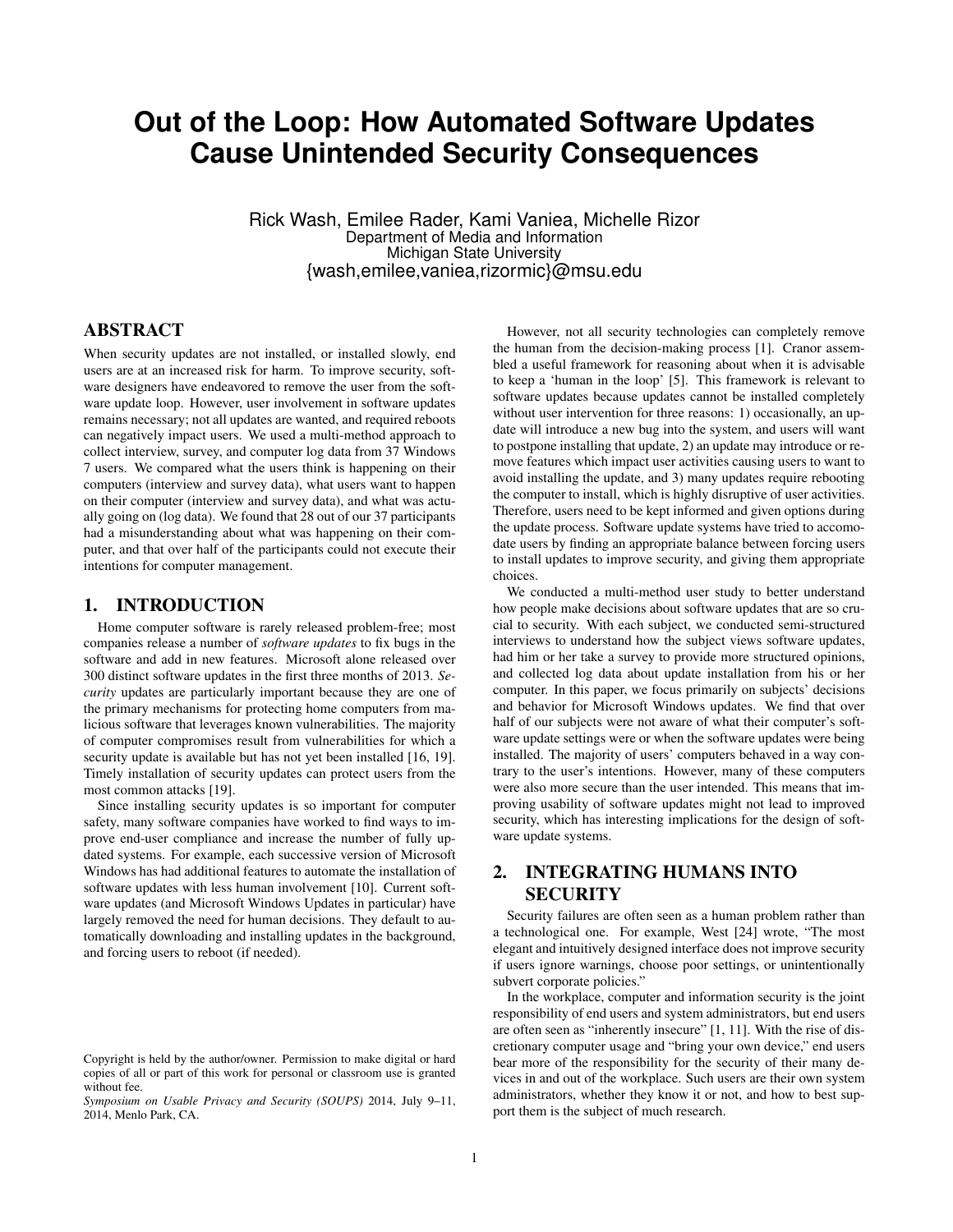Users are perceived as the weak link for several reasons:

- The expectations placed on end users with respect to managing the security of their computers are unrealistic; users cannot be expected to think like system administrators [\[2\]](#page-8-4)
- Security only becomes apparent to end users when something has already gone wrong [\[27\]](#page-9-3)
- Security is not users' first priority, and given a choice, they will choose the insecure option if it gets them closer to their goals [\[8\]](#page-8-5)
- When users make mistakes, it makes the job of system administrators that much harder [\[8\]](#page-8-5)

System designers frequently attempt to either nudge [\[20\]](#page-9-4) or force users into making secure decisions. The designer might try to make security the user's top priority by creating mechanisms that prevent them from completing any action until the security aspects have been taken care of. The system might make the security-related actions so easy and unobtrusive that they can do whatever is necessary as part of their normal workflow or primary task (path of least resistance). Or, it might remove all responsibility and ability to act from the user by completely automating the security aspects of the system, so users cannot make the wrong choice [\[26\]](#page-9-5).

However, it isn't feasible to completely automate security. Human capabilities are frequently necessary for the task at hand [\[22\]](#page-9-6). A "default" level of security is not appropriate for all users in all situations [\[9\]](#page-8-6). And automatic security cannot be used when configuration decisions must be made, or when automation is too "restrictive, inconvenient, expensive, or slow" [\[9\]](#page-8-6). Cranor [\[5\]](#page-8-2) advocates that system designers should explicitly design for both automation and user responsibility for security by identifying which security aspects of the system cannot be automated and are likely to fail due to user intervention. System designers should provide better support to the users in those circumstances.

Software designers need to be aware that there is a tradeoff between visibility and intrusiveness. In circumstances when the user must remain "in the loop", communication between the system and the user is crucial, and it is the role of the software designer responsible for making sure the software is secure to figure out where this communication must take place [\[5\]](#page-8-2). Relegating security to "Advanced" tabs and burying it in menus is one way to (intentionally or unintentionally) ensure that the user retains the defaults. [\[9\]](#page-8-6)

How that communication might best be accomplished is the subject of much usable security research. One of the core values of usability is "walk up and use" interfaces that do not require special learning or expertise; however, this approach may result in prioritizing the usability aspects of the system over the security aspects, because security may be more complicated than a "walk up and use" interface can communicate [\[12\]](#page-8-7). Recommendations to improve the usability of the communication between the system and the user are often assumed to also improve security, because users will be more involved, but this is not always the case.

To further complicate matters, end users often delegate the responsibility for the security of their systems, to technology, other people, organizations, or institutions [\[7\]](#page-8-8). Delegating responsibility to technology—to the system itself—is like 'set it and forget it' security: do it once, and never have think about it again. Once this has taken place, security becomes invisible, and is not often revisited. This means that the system keeps going with the past settings indefinitely. Policies like this are too rigid, because an invisible policy can't adapt to users' changing needs and circumstances [\[8\]](#page-8-5).

Software updates are a particularly interesting case for studying how to include humans in security systems. From a security perspective, quickly installing security updates is the correct behavior,

and can often be safely initiated without user intervention. However, many updates require that the computer reboot to complete installation, necessitating human involvement, and making the automated update process visible to users who may not understand why it is necessary [\[21\]](#page-9-7).

# 3. SOFTWARE UPDATES IMPROVE **SECURITY**

Updating software is an important part of keeping a computer secure, and keeping all software up-to-date will protect a user against the most common security exploits. Symantec has data showing that the majority of computers are compromised using vulnerabilities where an update is available, but has not yet been applied [\[19\]](#page-9-1). The majority of web exploits use the top twenty vulnerabilities, all of which have available updates [\[19\]](#page-9-1). Likewise, Microsoft observes that all of the vulnerabilities exploited by the most popular exploit kit have available updates [\[16\]](#page-9-0).

It is important to update software as soon as possible after a security update is released. Updates correcting security vulnerabilities are released an average of 1.2 months after an exploit for the vulnerability seen in the wild [\[15\]](#page-9-8). However, exploits released before a vulnerability becomes public knowledge (zero-day vulnerabilities) are used to attack a relatively small number of computer systems. Once a zero-day vulnerability becomes public knowledge the number of exploits using it increases 183–85,000 times and the number of attacks increases 2–100,000 times [\[3\]](#page-8-9). Likely for this reason, 60% of Microsoft's vulnerabilities are made public knowledge the same day as the update correcting the vulnerability is released [\[15\]](#page-9-8), enabling users to protect themselves before exploits become readily available. For these and other security reasons, the faster the user updates their system the less likely they will be vulnerable to new attacks.

While updating quickly is good for security, all updates cannot be completely automated because they impact end users' workflows [\[21\]](#page-9-7). Many software updates include new, unwanted features. Some software updates introduce new bugs or incompatibilities. Rebooting interrupts users from their work. And many users prefer to "not fix what ain't broken."

There has been limited investigation into what motivates users to update or not update software on their computer. LaRose et al. surveyed undergraduate students about their online safety behaviors and beliefs. They found that people who feel like online safety is their personal responsibility are more likely to want to perform safe online behaviors [\[13,](#page-8-10) [14\]](#page-9-9). They also found that coping efficacy beliefs were correlated with intention to perform software updates [\[13\]](#page-8-10). These studies are based on self-report data, and are unable to examine whether subjects actually undertake their stated behaviors.

### <span id="page-1-0"></span>3.1 Windows Update

In this paper, we focus on Windows Update, a software update service provided for free by Microsoft. It began as a website that Windows 95 users had to visit to find out whether operating system updates were available. A new "Critical Update Installation Tool", introduced with Windows 98, included automatic checking for updates, and it also notified users about critical updates which they had to then manually retrieve and install. In 2000, Windows ME shipped with "Automatic Updates", a tool that could automatically download and optionally install software updates. Automatic installation of updates became the default with Windows XP SP2, and Windows Vista began automatically installing both updates categorized as "important" (including 'security' and 'critical' updates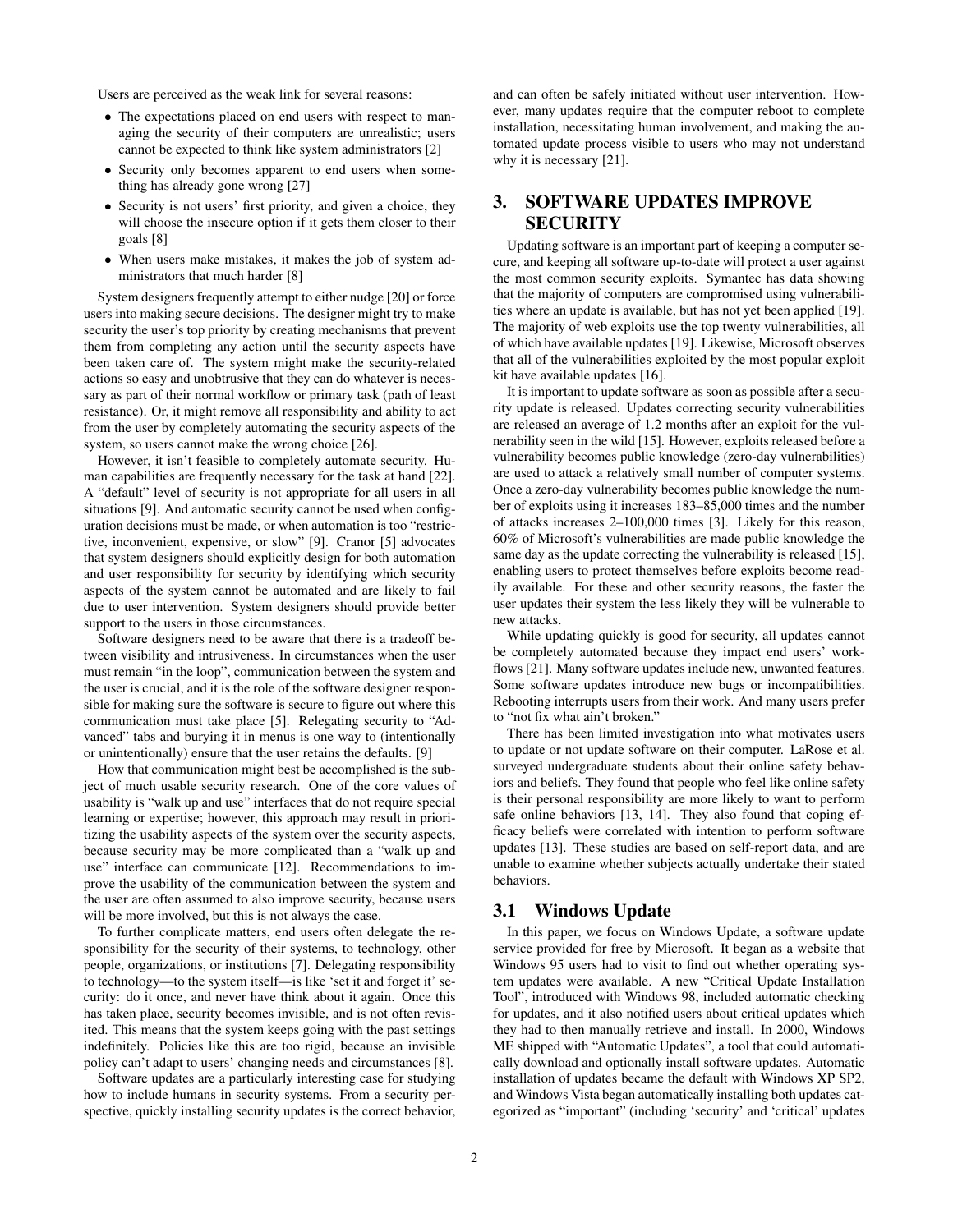

<span id="page-2-0"></span>Figure 1: The Windows Update process. Ovals represent user actions, diamonds decisions, and rectangles computer behavior. This diagram was created based on prior update work by Gkantsidis et al., and experimentation using a Virtual Machine with Microsoft Windows 7 Service Pack 1 installed.

as well as reliability improvements), and also "recommended" updates [\[25\]](#page-9-10).

The result of this evolution, the Windows Update software used in Windows 7, demonstrates the compromise Microsoft software designers made between automating the update process for the safety of users and giving users responsibility for their computer use. As shown in Figure [1,](#page-2-0) by default each update in Windows Update goes through three stages: an install scheduling, a time for manual install, and an automatic installation.

Stage 1: (left blue box) The computer automatically checks for updates, downloads them, schedules them to be installed at 3am the next morning, and then notifies the user that updates are available to be installed. The notification appears temporarily in the bottom right of the screen, and a gold shield is added to the "Shut down" button on the start menu.

Stage 2: (green middle box) The computer waits silently for the user to manually initiate the install process. This gives the user the opportunity to take responsibility for their updates. Users may manually install updates by opening the Windows Update program and selecting "Install updates." If a reboot is needed, the user is notified by a dialog with a postpone option. However, the dialog only reminds the user, it does not compel a reboot.

Stage 3: (red right box) The computer starts installing updates automatically at 3am or the first time the computer is turned on after 3am. If any update requires a reboot the computer presents the user with a dialog warning that the reboot will happen in 10 minutes. The dialog countdown timer has options to "Reboot now" or "Postpone"; the user cannot escape the countdown completely. If the user does nothing, the computer will immediately reboot. However, if the user chooses to intervene during the 10 minute interval, they can "Restart now" which causes an immediate reboot of the system, or "Postpone" for an additional 10 minutes, 1 hour, or 4 hours. This stage automates security decisions, removing the human from the loop.

The design of Windows Update is a compromise between fully

automating updates and giving users full responsibility for updates, and it has been successful at increasing security. After the release of Windows XP SP2, Gkantsidis et al. observed that only 5% of SP1 users had fully updated computers, but 90% of SP2 users had fully updated computers. They also observed that 80% of SP2 users downloaded the latest update within two days of release [\[10\]](#page-8-0). In 2011, 66% of Windows users (all versions) were completely up-todate, and 84% had at least one of the three most recent updates [\[16\]](#page-9-0).

### 4. METHODS

Software updates are an instance where security system designers have mostly, but not completely, removed humans from security decision-making. To better understand user decision-making about software updates, we undertook a multi-method study that included semi-structured interviews, an online survey, and log-data analysis. This allowed us to measure both users' beliefs and impressions about what their computers were doing, and what their computers were actually doing.

# 4.1 Participants and Protocol

To study software updates, we wanted a population that doesn't have formal security or computer administration training, but still thinks enough about issues around updates that they have relatively well-formed opinions. We chose to study graduate students at a large research university in the Midwest of the United States. Graduate students are a group of computer users who are mostly nontechnical, are responsible for maintaining their own computers, and depend on their computers for their work.

We sent an email through the University Registrar to a random sample of 1000 graduate students, excluding Math and Engineering students, asking for volunteers to participate in the study. Ninetyfive people took a screening survey to ensure that they were Windows 7 users (so we could collect log data) and did not have any formal training in computer management, IT, or system administration. For this study, we chose to go deep into a single system's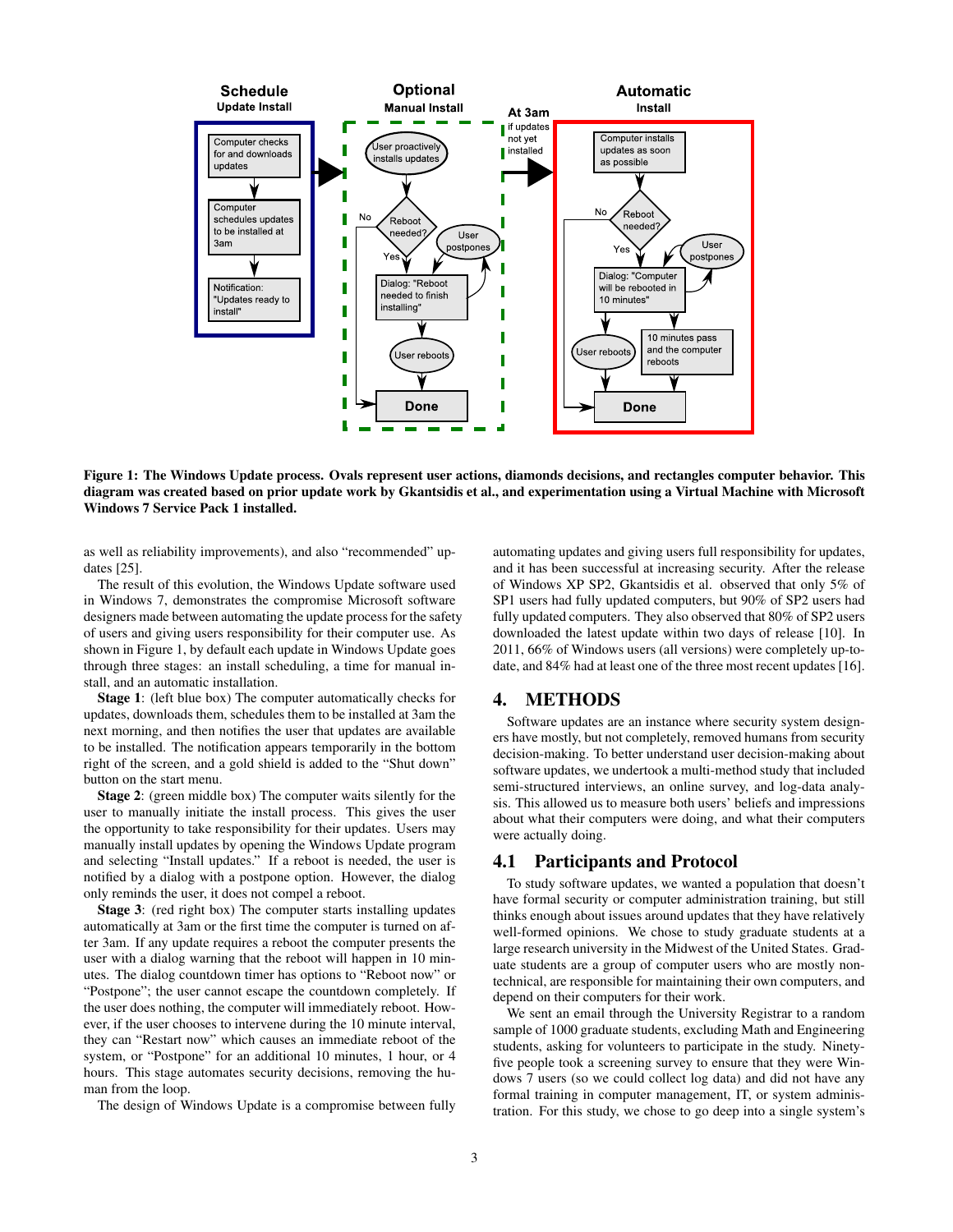updates, and chose the most popular, and most commonly exploited end-user system (Windows) to focus on. Thirty-seven people who were eligible came to our lab to participate, and brought their laptop running Windows 7 with them. Three of these subjects were Mac users running Windows in a virtual machine. Participants ranged in age from 21 to 57 with an average age of 31; Seventeen were male, and twenty were female. These demographics approximately match those of the larger graduate student population.

After informed consent, the study consisted of three parts: a brief survey, Windows log data collection, and a semi-structured interview. While one member of the research team administered the survey and interview, another member used a custom Powershell script to collect setting and log data on the subject's laptop. Subjects were given the option of observing the data collection. This study was approved by our university's IRB.

### 4.2 Three Types of Data

We collected three different datasets from each participant: a set of survey responses, log data from their Windows 7 laptop, and a transcribed, semi-structured interview. We began by analyzing each type of data separately. Then, using an ID number and pseudonym assigned to each subject, we re-combined the three data sources to compare subject responses and behavior across data sources. This analysis structure ensured that we accurately understood the meaning of each separate type of data before comparing attitude, recall, and behavior across data sources.

#### *4.2.1 Semi-Structured Interviews*

System designers have made most software updates highly automated and relatively invisible to end users. Users don't spend much time thinking about software updates. This poses a challenge for conducting interviews: how can we get subjects to talk about past experiences and reveal how they think about updates? And how can we avoid having subjects think about updates too deeply during the interview – and change their opinions, which would lead to invalid data?

After a series of pilot tests, we decided to use three interviewing techniques: free-listing, hypothetical scenarios, and recollection of specific past instances.

We began by asking participants to complete a *free-listing activity* [\[4\]](#page-8-11): write down as many examples as came to mind for the prompt, "things that can happen if the software on your computer is too old or out of date". We then read each example and asked the participant to discuss his or her response further. Free-listing allows us to explore the semantic domain of updates; that is, it helps the subject to think through and explain the range of activities and concerns that are relevant to a discussion of software updates. The use of a non-specific prompt, reading items back to the subject, and using the items as semantic cues to discuss past instances help subjects to fully explore the topic of software updates [\[4\]](#page-8-11).

Next, we presented subjects with a series of five *hypothetical scenarios* paired with probing questions; we wanted the participant to do most of the talking so that we could uncover their attitudes, beliefs, and mental models about updates. The scenarios involved being prompted to restart an internet browser mid-task, seeing that a large number of urgent Windows updates were available, reading a news article about a virus, a software program that costs money to update, and a slow computer with lots of warnings. Hypothetical scenarios are effective methods of learning how subjects conceptualize their decisions relate to software updates [\[23\]](#page-9-11).

Finally, throughout the interview, we regularly asked subjects to *recall specific past instances* of software update decisions. By asking to recall specific instances, subjects provide more details and are better able to recall information that influenced their decisionmaking at the time. Recalling specific instances provides data that is more likely to represent broad decision-making patterns than asking subjects to describe general patterns of past behavior [\[18\]](#page-9-12).

Analysis: After transcribing and anonymizing the interviews, we performed a bottom-up, inductive coding. We started with an initial list of themes identified by the research team, and expanded the codes as each of us separately read through transcripts. During this period, members of the team met frequently to discuss and revise the codes. Themes identified include "negative update experiences", "attitudes toward delaying updates", and "why updates are important."

As we created each code, we examined other subjects to check for representativeness and identify which traits were common across subjects. We also explicitly looked for negative cases: cases that share most of the pattern but are explicitly missing one or two key pieces.

When coding was complete, we summarized the data into a matrix that displayed themes by participant [\[17\]](#page-9-13). This matrix allowed us to understand each individual's perspective on updates by reading down the column that summarizes their responses. We then compared the summary data matrix to original interviews to verify the correctness of each summary, check for the meaning of outliers, verify surprises, specifically look for evidence for negative cases, and try to prevent researcher confirmation bias in our data. [\[18\]](#page-9-12). This process provides confidence that our summaries are valid representations of participant views as expressed in the interviews.

#### *4.2.2 Survey*

We used an in-lab computer survey to ask structured, closedended questions. A survey allowed us to ensure that all participants were asked the same set of factual and opinion-based questions in a consistent, comparable manner. In addition to background information such as subject demographics, computer skills, and installed software, we also asked subjects for their current understanding of the state of software updates on their computer. This includes whether automatic updates were enabled and whether updates were usually installed manually or automatically. Questions were written following the guidance of Dillman [\[6\]](#page-8-12) and were pretested to ensure subjects understood the questions the same way the researchers did.

Analysis: We generated descriptive statistics for each subject, as well as extracting the specific questions about the user's knowledge of current state of the automatic updates setting, their belief about whether updates are installed manually or automatically, and their belief about the timing of install. The full survey instrument is available in the Appendix.

#### *4.2.3 Windows Logs*

The Windows operating system, along with many Windows services, records information about system events in log files which contain detailed records of system and user behavior. Our Powershell script collected the current Windows Update settings, which allowed us to determine whether updates were turned off, set to notify the user before download, or set to install automatically without user intervention (default behavior). The script did not collect any personally identifiable information.

We also collected a list of installed updates from the Windows Update API, and a copy of all Windows Update log files which provided detailed event information from the last several months of use. This allowed us to calculate the time between when an update had been downloaded and when it was installed, which is important because this is the part of the update process that the user has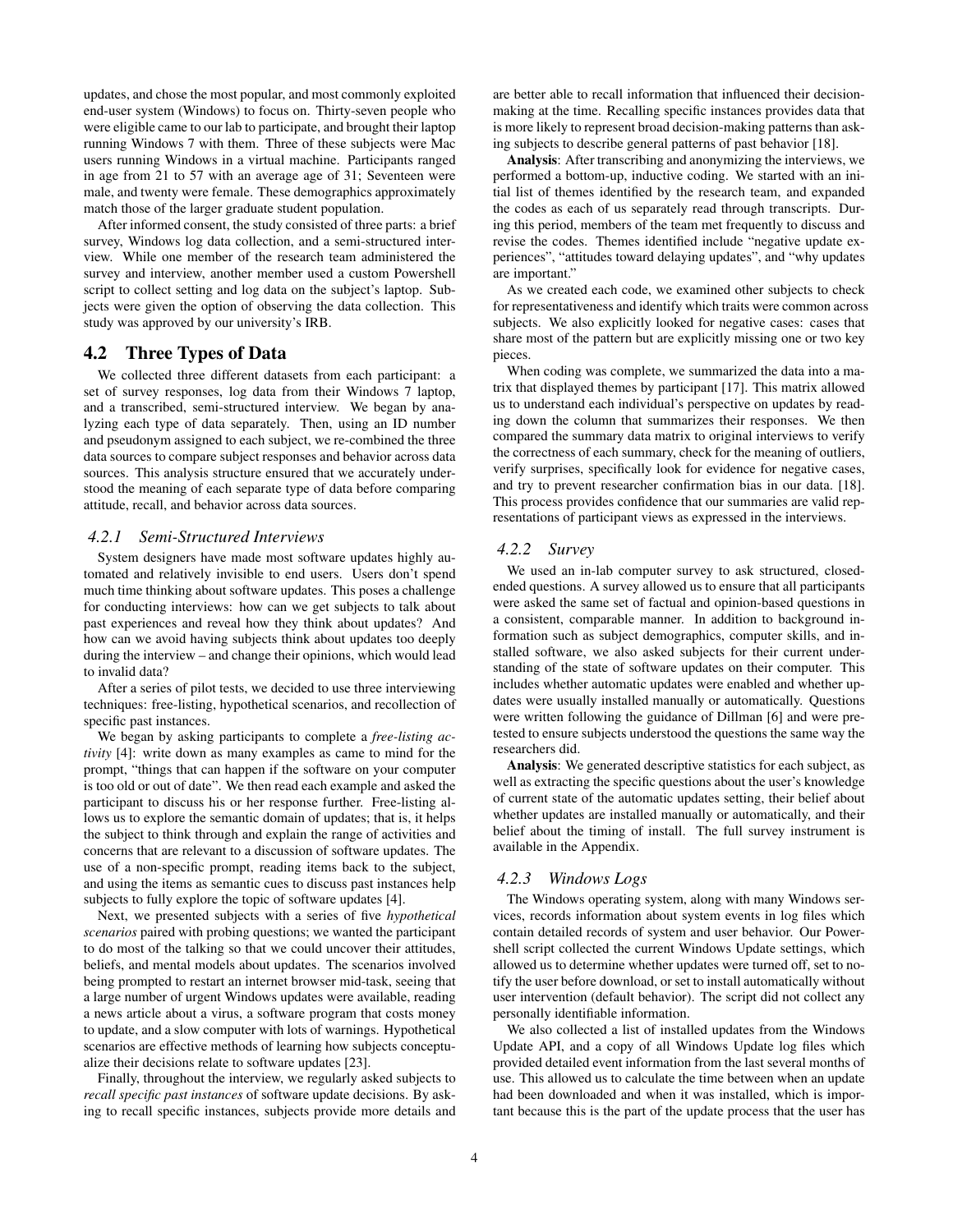the most control over—i.e., when the update is installed and when the computer reboots to finish installing an update (if necessary). One limitation of this method is that the detailed logs represented between 1 and 17 months (average of 6) of usage data depending on how often the participant had been using the machine.

Analysis: We first looked at each update separately. We limited our log analysis to updates which were associated with a Microsoft Knowledge Base (KB) number, which allowed us to link update events across log files. We marked the update as proactively installed by the user if it was installed before  $3am<sup>1</sup>$  $3am<sup>1</sup>$  $3am<sup>1</sup>$  the morning following the update's download. We marked it as automatically installed by Windows Update if it was installed after 3am. Then we aggregated all updates for a user: did the user always install proactively (100%), usually (> 50%) install proactively, usually automatic install, or always automatic install?

### 4.3 Combining Data for Analysis

In order to compare user attitudes, user beliefs, and user behavior, we constructed a data matrix that combined data from all three sources of information [\[17\]](#page-9-13). For each subject, we created entries on three topics: general updates, the automatic updates setting, and the timing of update installs. For each of these topics, we included a row of data from each of the three data sources: the subject's attitude and understanding of the topic summarized from the interviews, the subjects current beliefs from the survey, and the subject's past behavior summarized from the log data.

After creating the combined data matrix, we again examined our data to ensure validity [\[18\]](#page-9-12). All members of the research team participated in looking for patterns across subjects, checking for negative cases, verifying summaries with original source data, and including footnotes and caveats for our summaries.

For each of the three topics, this data matrix allowed us to directly compare a subject's understanding, the subject's belief, and the subject's behavior on their computer. In checking through this data matrix, however, we noticed that subjects' understanding and beliefs were not straightforward. Rather, each subject's understanding and beliefs could be separated into two: the subject's understanding of what his or her computer is currently doing, and the subject's intention for what he or she would like the computer to be doing. Therefore, we split these understanding rows in two, and verified each piece with the source data.

### 5. FINDINGS

We used our interview data and our survey data to characterize two things: what the user thought the computer was doing, and what the user wanted the computer to do. We then compared these two perceptions with the log data from that user's computer to determine if they matched. That is, we compared user's stated *understanding* of what their computer was doing with log data and settings that indicated what the computer actually did, to see whether users understood what was happening on their computer. Then we compared each user's stated *intentions* — what they wanted their computer to be doing — to the log data and settings to determine whether they were actually able to make the computer do what they wanted.

## 5.1 Understanding Software Updates

Many of our subjects misunderstood what their computers were doing regarding software updates. Twenty-eight of the 37 subjects (78%) had at least one inconsistency between what the subject

| Consistent             |     | Inconsistent             |    |
|------------------------|-----|--------------------------|----|
| <b>Changed Setting</b> |     | On, but thinks Off       |    |
| <b>Default Setting</b> | 8   | Off, but thinks On       |    |
|                        |     | Download but not Install | 5  |
|                        |     | Notify, but not Download | 14 |
| Total                  | 12. | Total                    | 25 |

<span id="page-4-1"></span>Table 1: Misunderstandings of Automatic Updates (Number of Subjects)

thought their computer was doing and what the log data indicated it was doing. There are two topics that subjects had misunderstandings about: the Windows Update setting about whether to install updates automatically, and how quickly updates were installed.

#### *Automatic Updates Setting.*

Automatic update settings were a prevalent source of misunderstanding for our subjects. There are four possible settings in Windows Update: 1) *On*, the default setting where Windows automatically downloads and installs updates according to the process described in Section [3.1](#page-1-0) (31 participants had this setting), 2) *Download* available updates but do not install them (0 participants), 3) *Notify* the user when updates are available, but do not automatically download or install them (4 participants), and 4) *Off*, where Windows Update must be manually run for anything to happen (2 participants).

Among our 37 subjects, 25 had some form of inconsistency between what they stated they thought their computer's auto-update setting was, and the recorded settings on the computer (See Table [1\)](#page-4-1). Of these, five subjects were close to correct: they thought that their computer automatically *downloaded* updates and prompted them to install. While this is true, their actual setting automatically installs the downloaded updates at 3am if the user hasn't already installed them; these five subjects frequently installed their updates proactively so rarely encountered the 3am automatic install.

This leaves 20 subjects who had an inconsistency in their understanding of their auto-update setting. Four subjects believed that their auto-updates had been turned off, when in reality they had the default, secure setting of automatically installing updates. Two subjects believed the opposite; they thought they had auto-updates turned on, but auto-updates had been disabled on their computer<sup>[2](#page-4-2)</sup>. The remaining 14 subjects expressed a belief that automatic updates only notify them about available updates but do not install them. However, these 14 subjects all had the default setting of au-tomatically installing updates. For example, Justin<sup>[3](#page-4-3)</sup> told us "I mean it usually prompts me when there is an update to be installed, but I don't know if that means auto-update or not." His survey answers also indicated that he thought that Windows notified him, but did not install updates.

As a comparison case, 12 subjects were completely consistent in their understanding of auto-updates. Eight had the default setting, and correctly understood that setting as automatically downloading and installing updates. Rachel said, " I guess my current belief is that the operating system doesn't give you a choice about updating things, it just does it for you." And four subjects had intentionally changed the setting to *Notify Before Download* (i.e., the computer notifies the user that new updates are available but does not down-

<span id="page-4-0"></span><sup>&</sup>lt;sup>1</sup>One user had a scheduled install time setting of 4am, all other users had the default of 3am, for simplicity we always refer to this time using the default of 3am or "overnight".

<span id="page-4-2"></span> $2$ One of these subjects may be running a third-party updating system designed for pirated Windows systems.

<span id="page-4-3"></span><sup>&</sup>lt;sup>3</sup>All subject names have been anonymized.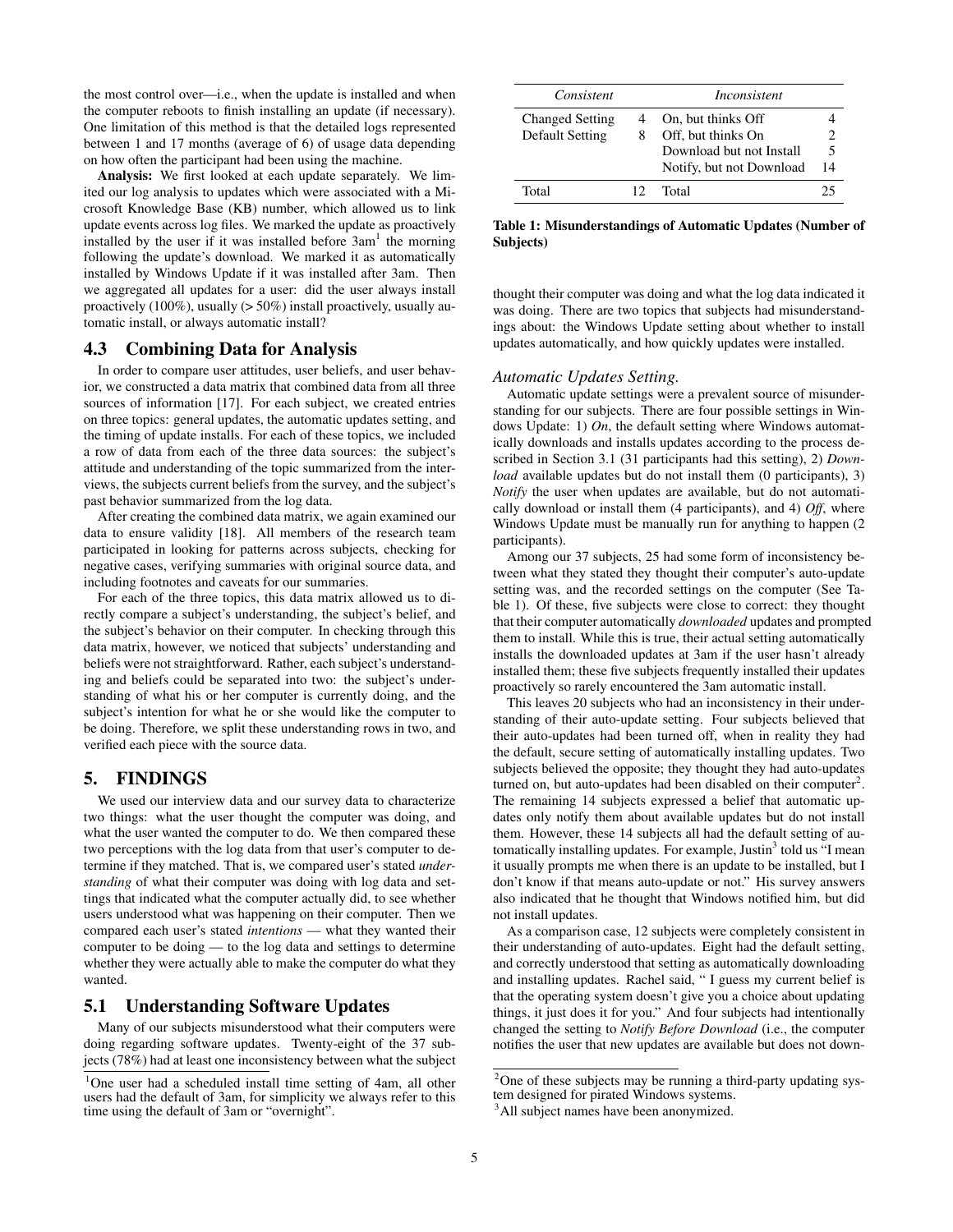

<span id="page-5-0"></span>Figure 2: Perceived Times When Updates Can Be Installed

load or install them), and also correctly understood their change.

In our sample of non-technical computer users, six subjects' computers did not have the default auto-updates setting, *Scheduled Install*, in which software updates are automated as much as possible. Two of these subjects didn't understand the setting and thought they were still on. However, the remaining four subjects correctly understood that their computers would not automatically install updates. An additional 14 subjects, who had the default setting of *Scheduled Install*, believed that they were only notified about updates and that no updates were installed automatically. These findings indicate that many misunderstandings exist regarding whether users are updating Windows, and that sometimes these misunderstandings mean that updates are not installed.

#### *Timing of Update Installation.*

The timing of updates is another source of inconsistency between subjects' stated intention and log data. Common security advice is that software updates, and particularly security updates, should be installed as quickly as possible to protect against in-the-wild exploits and zero-day vulnerabilities [\[19\]](#page-9-1). However, installing software updates usually interrupts what the user is doing on their computer, and often requires a severely disruptive reboot [\[21\]](#page-9-7).

In our log data analysis, we characterized each update as either *proactive* or *automatic* depending on if the user proactively installed the update, or if Windows automatically installed the update. Each subject, then, made a series of choices that either resulted in the subject installing most of their updates proactively, or mostly allowing Windows to automatically install.

However, subject understanding of update timing doesn't exactly match this characterization. Instead, we found three timing categories for when updates might be installed (See Figure [2\)](#page-5-0). The fastest possible update installation happens when a user is notified about an available update, and interrupts what they are doing to *immediately* and manually install the update. An intermediate timing occurs when a user is notified about an update, but doesn't interrupt their work to install it immediately. Instead, they wait until a *convenient* time to manually install the update. Both these categories involve manual installation, though some users may not find convenient times and end up with Windows automatically installing some updates. Finally, the slowest timing that actually results in the update being installed corresponds with the *forced* timing, and occurs when the user waits too long and the computer automatically installs the update and reboots the computer.

This difference in technical coding and user understanding poses an analysis challenge: when a subject indicates that they install their updates "when convenient," how do we characterize whether their behavior is consistent with their understanding? To address this, we first looked at the logs for whether most of an individual subject's updates were automatic or manually installed. If updates were mostly automatic, then that is a clear disconnect from the subject's stated understanding of installing when convenient; since the automatic install happens as pre-specified times, it is unlikely that that is happening "when convenient."

However, if the subject mostly installed updates manually, then

| Consistent            | <i>Inconsistent</i>                                                        |
|-----------------------|----------------------------------------------------------------------------|
| When Convenient 8     | Want Convenience, but Automatic 8<br>Want Convenience, but Proactive<br>-6 |
| Wait till Forced<br>6 | Thinks Delay, Installs Proactively<br>2                                    |
|                       | 2<br>Wants Only AV updates<br>Turned Auto-updates Off                      |
| Total<br>14           | Total                                                                      |

<span id="page-5-1"></span>Table 2: Inconsistencies in Timing of Update (Number of Subjects). We excluded four subjects from the table due to insufficient information.

this could be consistent with a desire for convenience (if they waited until it was convenient to install and reboot), or it could be inconsistent (if they interrupted themselves to install the updates). Since whether or not a subject was interrupted is entirely in the opinion of that subject, we looked to the survey data for guidance on how to categorize them. On the survey, we asked each subject how likely they would be to interrupt themselves to install Windows updates. Consistent with traditional interpretations of similar Likert scale survey questions [\[6\]](#page-8-12), we took this question to represent the subject's memories of whether they were frequently interrupting their work to install updates. If they answered "Likely" or "Very Likely", then we took this as inconsistent with their stated desire for convenience. Any other answer was considered consistent.

Results: Nineteen of our 37 subjects expressed a desire about the timing of updates that was inconsistent with the log data on their computer. Of these, ten subjects installed updates more quickly than their stated intention, and nine subjects installed updates more slowly. (See Table [2](#page-5-1) for counts.) Four subjects had insufficient interview data to accurately judge their desires.

Twenty-two subjects stated that they wanted to install updates manually at a convenient time; however, eight of them never actually got around to running the updates and the computer ended up automatically installing the update — which means the subjects installed updates slower than intended. Six subjects actually interrupted their work and installed the updates very quickly. On the diagram in Figure [2,](#page-5-0) all 22 of these subjects' stated intentions were to install in that middle range of timing — when convenient. Eight actually installed at that time; eight actually installed when forced (to the right), and six actually installed immediately (to the left).

Two subjects stated that they usually delay updates, particularly updates that require a restart. These subjects, however, usually installed updates very quickly according to the logs. Three subjects said they only do updates labeled "urgent"; two of them successfully installed all updates quickly, but one subject had auto-updates turned off and didn't install any updates.

When a subject has an inconsistency about when updates are being installed, this isn't a technical misunderstanding. Subjects aren't misunderstanding how the computer is working. Rather, they are misunderstanding their own behavior. Such a misunderstanding is important because it can form the basis for further decisions, such as "is my computer secure?" But since it is not a technical misunderstanding, greater education will not necessarily solve it.

#### *Difficulty Understanding Updates.*

As indicated by the many inconsistencies mentioned above, many of our subjects misunderstood what was happening on their computers. In examining our interview data, we found two reasons they were having problems.

First, the computer wasn't very clear about what it is doing and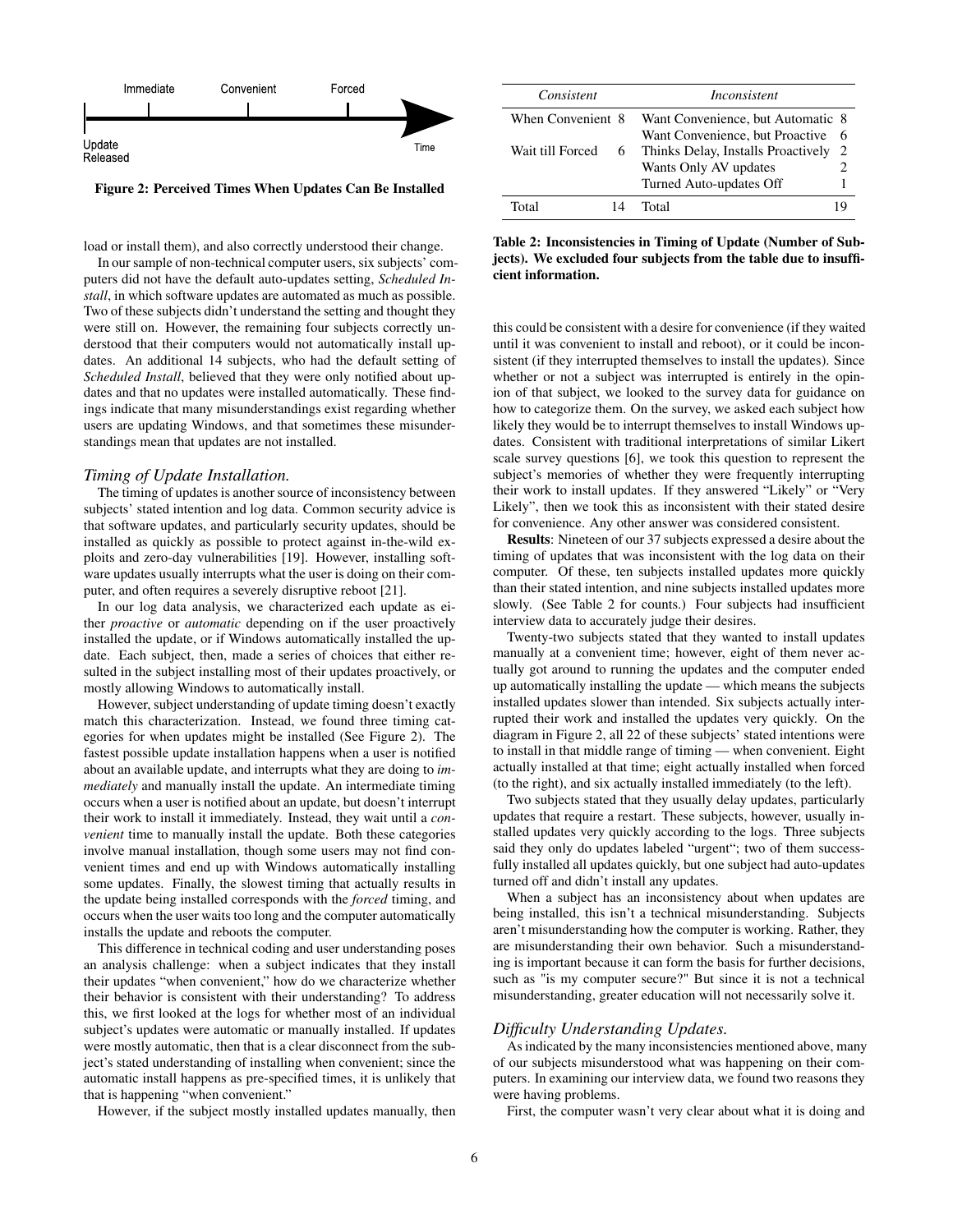when it is doing it. Many subjects talked about how it was difficult to understand what was going on. Nicole, for example, could not tell whether she permitted her computer to automatically update or not:

Actually I didn't know that I clicked yes for auto updating. It just popped up. So, that's why I know about the auto updating. And other stuff, I didn't know that I clicked yes for auto updating or something like that.

In the interview, she indicated that she thought it was important to install urgent and critical updates, and in the survey she indicated that she thought her updates were automatically installed. However, her computer actually had automatic updates turned off.

Second, even when our subjects tried to look at settings and dig deeper, they found most of the settings to be confusing and difficult to use. Matt said that he "[doesn't] even know where I'd go to do that." Will wanted to turn off automatic updates:

But I know I played around with some of the settings on my computer so that it wouldn't automatically update everything. Because it would just slow down my computer to a crawl. And several computers that I've had, it makes it harder when you're trying to get a task done.

However, Will's computer still had the default setting and all updates released had been installed. Furthermore, most of his updates were automatic installs, rather than being installed manually.

Many of these misunderstandings stem from design choices that try to remove the need for humans to make decisions about software updates. Windows Update has automated as much as possible and moved many updates actions into background, invisible processes. That automation made it difficult for many of our subjects to understand what was happening on their computer at any time, and even whether updates were being installed at all. Additionally, to discourage users from changing settings, Windows Update makes it difficult for users to find the settings in the first place. So even if our subjects did want to change the settings, they couldn't figure out how. Removing the subjects' decision-making ability had the side effect of also making it difficult for them to learn about updates and understand what their computers were doing.

#### 5.2 Intentions and Security

In addition to describing their current understanding, our subjects also described what they wanted to be doing about software updates. Did our subjects intend to put off updates because they felt like updates weren't important, or did they intend to install them immediately but ended up delaying indefinitely? Here, we describe whether these stated *intentions* match what was actually happening on the computer. Mismatches between intentions and behavior indicate usability problems, or what would change if we made software updates easier to understand and use.

For this analysis, we consider installing updates to be secure, and installing them sooner is more secure than waiting and installing them later. While users may have good reasons to choose to be less secure, we focus primarily on the security consequences of those choices.

Two subjects provided short answers during their interviews and did not clearly describe their intentions for what they wanted their computers to be doing. Therefore, these subjects were removed from this analysis of intentions.

| Consistent                      |    | Inconsistent |    |  |  |
|---------------------------------|----|--------------|----|--|--|
| Notify but not Auto-Install     | 3  | More Secure  | 12 |  |  |
| Not urgent, so wait till Forced |    | Less Secure  |    |  |  |
| Always install Immediately      | 8  |              |    |  |  |
| Total                           | 14 | Total        | 21 |  |  |

<span id="page-6-0"></span>Table 3: Whether Intentions are Consistent with Reality (Number of Subjects)

#### *When Intentions Don't Match Reality.*

Twenty one subjects had a disconnect between their stated intentions for installing software updates and what the log data indicated their computer was actually doing (Table [3\)](#page-6-0).

For nine of these subjects, the computer ended up being less secure than the subject intended. Three subjects intended to install updates regularly and automatically, but actually had their automatic updates turned off (or to notify) and had almost no updates installed on their computer. The remaining six subjects all stated that they intended to proactively install updates as soon as it was convenient, but rarely actually got around to installing the updates until the computer automatically did so. This mismatch between intention and behavior led to the updates being installed, but left a larger window of vulnerability than the subject intended.

As an example, Dan talked about how he chose when to install updates:

If I were doing something fun I would interrupt it, no problem. If I were just surfing the web, it's like, oh, whatever, I'll update my computer. But if I'm writing an email, if I'm working on a paper, if I'm working on a homework assignment, then that usually takes priority. If I can put it off for 15, 20 minutes, I'll just do that later then, 'cause when I'm in the zone studying, I don't wanna be interrupted with anything.

This is a typical representation of a "convenient" intention: he wanted to install updates, but didn't want to be interrupted. So he said he'd finish what he was doing and then install the updates. However, Dan's computer logs indicated that Windows Update automatically installed most updates; he rarely installed them manually. This means that his computer was vulnerable for the maximum amount of time that Windows Update allows.

Twelve subjects had a disconnect between their stated intentions and the log data that left their computer more secure than they had intended. Two of these users explicitly stated that they wanted to turn automatic updates off, but their computer still had the default setting of automatically downloading and installing updates. Another example is a subject who wanted to continuously delay updates, indefinitely, but had the default auto-update setting that automatically installed updates in a relatively timely fashion.

One subject from this group, James, expressed an intention to delay updates until a convenient time, but always ended up interrupting what he was doing to manually install updates. He described one instance that illustrated his intention to install when "convenient":

What was I gonna do? I was working on homework for something and I was loading a video on my browser to watch while I ate food. It was buffering and loading, and I usually will take a meal break and watch a movie at the same time. And I realized if I restarted, then that would have to reload, the movie would have to reload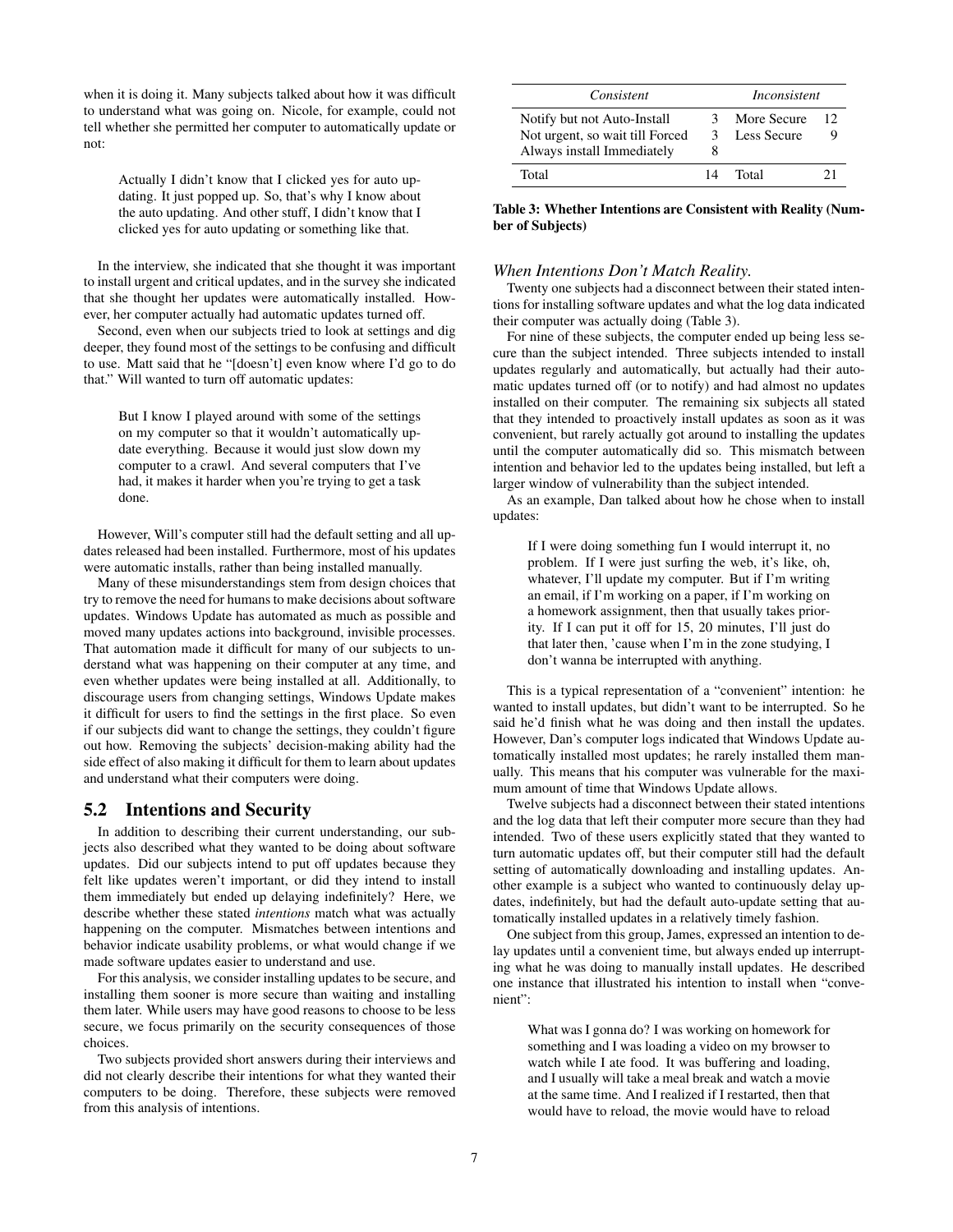all the way from the beginning. And I would lose that time because I was going to eat in 15 or 20 minutes and then I had to go somewhere, I had a class. So I decided, you know what, I'll just postpone.

However, according to James's computer logs, all of the updates on his computer were installed, and were installed manually in less than 24 hours after being downloaded. James actually interrupted his computer use at some point rather than postponing, and ended up with a smaller window of vulnerability than he would have if he had waited to install when convenient.

These disconnects are interesting when we look at what would happen if we improved the usability of software updates and did a better job of including the user in the loop. Nine of our subjects' computers would be more secure if they were able to execute on their intentions, while twelve would be less secure. The sample for this study is not representative, so we cannot claim that these 21 out of 37 subjects (59%) generalize to the larger population of computer users. However, our sample has a relatively large number of both people who would be more secure if usability improved, and a similar number who would be less secure if usability improved. We suspect that both groups are well-represented in the larger population.

#### *When Intentions Match Reality.*

Fourteen of our subjects were able to successfully execute on their intentions: the log data from their computer was consistent with these subjects' stated intentions for software updates. However, these subjects had varying levels of security.

Eight subjects fell into the most secure category; these subjects all had the default setting that automatically downloads and installs updates. These subjects felt strongly that installing updates is important, and manually installed updates soon after they were notified that the updates were available. These subjects didn't wait for the computer to automatically install the update. By manually installing the update, they minimized the window of vulnerability.

Three subjects had a strong objection to the way that Windows compels the computer to reboot; these subjects felt rebooting seriously interrupted their work. These subjects changed their settings so that Windows notified them that updates were available, but did not download or install them. They manually downloaded and installed updates at a convenient time. Everyone in our study who had changed their auto-update setting to *Notify Before Download* or *Notify Before Install* fell into this group; people who change this setting seemed to understand that updates are important and still install them, but not as quickly.

Finally, three subjects didn't feel like updates were that important, and wanted to have the computer deal with the updates for them. They continually postponed updates until the computer automatically installed the updates, and rebooted their computer.

#### *Would Better Usability Be More Secure?.*

Many people in the HCI community emphasize usability; if we make computers easy to walk up and use, then people will be able to accomplish more with them. When people form intentions about what they want their computer to do, but cannot execute on those intentions, HCI professionals naturally suspect a usability problem. Indeed, Windows Update seems to have a usability issue; 21 of our 37 subjects (approximately 59%) were not able to use the system the way they wanted to.

However, it isn't clear whether better usability would actually be an improvement in this case. Only 9 of 21 subjects whose behavior did not match their intentions were less secure than they wanted to be; these subjects would end up more secure if we were to improve usability. But for the remaining 13 subjects whose behavior did not match their intentions, the computer was more secure than it would be if usability were improved. These subjects wanted to be less secure, and poor usability was preventing them from executing on that intention.

Many of our subjects had misunderstandings about what their computer was doing with software updates. And many of our subjects had trouble executing on their intentions. One reasonable assumption is that the second statement — the difficulty in executing on intentions — is caused by the first. However, we don't believe this is the case. A couple of subjects completely understood what their computer was doing, but still could not execute on their intentions. For example, Rachel understood that the computer was installing updates, but felt like auto-updates were controlling her and forcing her to install them. And there were many subjects who didn't understand what their computer was doing, but ended up doing exactly what they wanted to. Brittany believed that her computer only notified her but didn't install updates; however, she wanted to control her updates and ended up installing almost all of her updates manually at convenient times. It seems that understanding is not necessary to be able to execute on security intentions.

# 6. DISCUSSION

Our subjects had a number of misunderstandings about what their computers were doing with respect to software updates. Also, our subjects frequently were not able to execute on their intentions about whether and when to install software updates. We speculate that these challenges may be the result of trying to remove the human from security decisions. We also observe that improving usability may actually backfire.

#### *Learning Through Decisions.*

In designing security technologies, there is a tension between removing human decisions to automate security, and allowing the user the flexibility to make important choices [\[5\]](#page-8-2). The current version of Windows Update represents a compromise; most of the decisions about updates are made by the computer, removing the human from decision making. Many updates are downloaded and installed automatically, and Windows eventually automatically installs all downloaded updates even when they require a reboot. Some human decisions remain, particularly when they impact use of the computer, such as rebooting.

Removing the human from decisions, however, seems to have had an unintended side effect: users now find it difficult to understand what the computer is doing, and to correctly implement their part of the updates process. Having to make decisions as part of a security mechanism helps the user to learn how that mechanism works, what decisions are appropriate, and how to correctly execute those decisions. This learning may be direct, coming from feedback within the system. Or, this learning may be indirect learning, with the user seeking out the knowledge necessary to make better decisions.

Windows Updates has successfully automated so many security decisions that many users don't learn how to make intelligent security decisions about software updates. Instead, they struggle at understanding what their computer is doing, and often fail to execute even when they do make a decision.

This is important when some, but not all, security-relevant decisions can be automated. Removing the user from most of the decisions makes it more difficult for the user to intelligently make the remaining decisions that cannot be fully automated.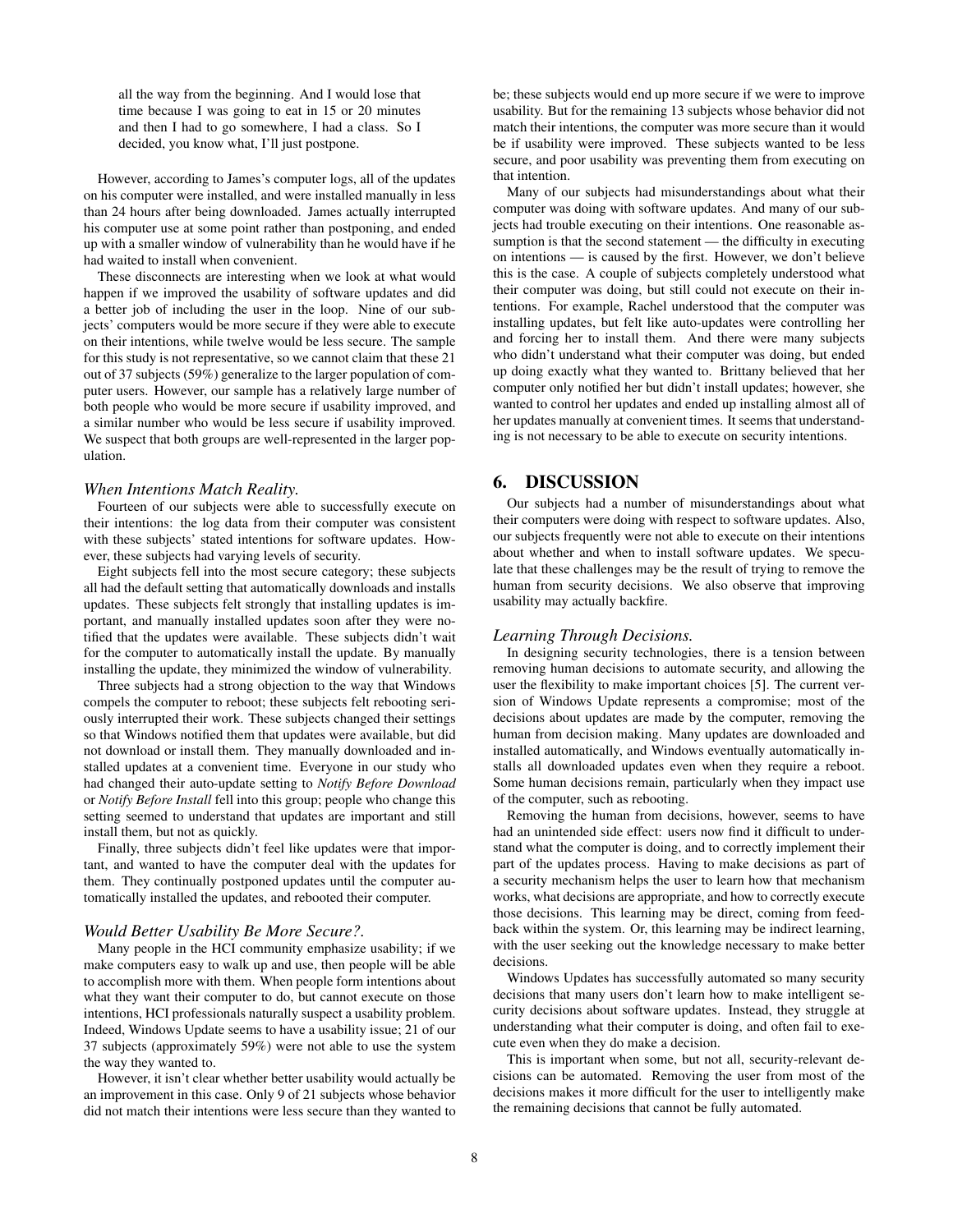#### *Designing Update Systems.*

There is a fundamental tension here between learning and understanding what the computer is doing, and improving security by forcing the user to behave securely. It isn't clear which is a better strategy. Consider just the results in this paper: if usability were improved and users were able to accurately execute on their intentions, some users would end up less secure but many would end up more secure. The net effect on security isn't clear; it is possible that ignorance and inefficacy might be better for security than learning and usability.

There is also a tension here among the users. Some users want to trust the computer to make good decisions for them; that is, they want the computer to be its own system administrator. For these users, automating good decisions is valuable. However, other users want control over their computer, and rebel against the feeling of being forced into doing things they don't agree with (or just haven't thought about).

The software industry is currently struggling with these tensions. Windows update is clearly moving toward automating as much of the software update process as possible. A wide variety of other system applications are following. Firefox automatically downloads and installs updates with virtually no user intervention. Java is moving toward automatically installing updates, and Adobe is moving to a subscription model with automatically installed updates and upgrades. Apple's iOS 7 and OSX Mavericks now allow users to turn on a setting to automatically install updates to all software installed via the official App Stores.

However, some end-user "apps" and most business applications are moving to a much more explicit, user-driven update model. Some smartphones, for example, require the user to explicitly check for updates and choose to install them. Timing of this install is important. If you must pick a single install time, Windows did well. However, for any individual in a specific week, that time might not always be convenient. *Idle* on a computer does not necessarily mean *convenient* – it could be that users have important state that would be lost if an update was installed or the computer rebooted. A better strategy might be an adaptive mechanism that detects and when the user is finishing their work for the night and provides a notice at that time.

Almost all software on PCs eventually requires software updates, and many of these updates are security relevant. Each software vendor makes choices about how to distribute these updates. Our results suggest that automating updates similar to Windows Update or Firefox will lead to more uniform update installations, but will also result in many users not understanding what is happening on their computers and not being able to change things when they want to. On the other hand, manually installing updates may lead to better understanding about updates and greater feeling of control, but will also likely result in lower levels of security and compliance.

### 7. CONCLUSION

Quickly installing software updates is one of the best ways to protect your computer from malicious attackers. To improve security, companies such as Microsoft have moved to a model of automatic software updates that removes much of the decision-making by the end user. Using a combination of interviews, a survey, and log data, we compared what non-technical users understand about what their computer is doing to install software updates, what they want their computer to be doing, and what is actually happening on the computer.

We found that many end users had misunderstandings about what was happening on their computer; more than half our our subjects didn't correctly understand the automatic update settings on the computer, and more than half of our subjects did not understand when their updates were being installed. Furthermore, when users decided how they wanted to manage software updates, they often could not execute on that intention. This mismatch between intention and behavior frequently led to the computer being more secure, but also frequently led to the computer being less secure than intended.

# 8. ACKNOWLEDGMENTS

We thank Zack Girouard for his assistance with data collection and early analysis. We thank everyone associated with the BIT-Lab at MSU for helpful discussions and feedback. This material is based upon work supported by the National Science Foundation under Grant No. CNS-1116544 and CNS-1115926.

### 9. REFERENCES

- <span id="page-8-1"></span>[1] ADAMS, A., AND SASSE, M. A. Users are not the enemy. *Communications of the ACM 42*, 12 (1999), 41–46.
- <span id="page-8-4"></span>[2] BESNARD, D., AND ARIEF, B. Computer security impaired by legitimate users. *Computers & Security 23*, 3 (2004), 253–264.
- <span id="page-8-9"></span>[3] BILGE, L., AND DUMITRAS, T. Before we knew it: An empirical study of zero-day attacks in the real world. In *Proceedings of the ACM Conference on Computer and Communications Security* (New York, NY, USA, 2012), pp. 833–844.
- <span id="page-8-11"></span>[4] BREWER, D. D. Supplementary interviewing techniques to maximize output in free listing tasks. *Field Methods 14*, 1 (2002), 108–118.
- <span id="page-8-2"></span>[5] CRANOR, L. F. A framework for reasoning about the human in the loop. In *Usability, Psychology, and Security (UPSEC)* (2008).
- <span id="page-8-12"></span>[6] DILLMAN, D. A., SMYTH, J. D., AND CHRISTIAN, L. M. *Internet, Mail, and Mixed-Mode Surveys: The Tailored Design Method*, 3rd ed. Wiley, Hoboken, NJ, 2009.
- <span id="page-8-8"></span>[7] DOURISH, P., GRINTER, R. E., DELGADO DE LA FLOR, J., AND JOSEPH, M. Security in the wild: User strategies for managing security as an everyday, practical problem. *Personal and Ubiquitous Computing 8*, 6 (2004), 391–401.
- <span id="page-8-5"></span>[8] EDWARDS, W. K., POOLE, E. S., AND STOLL, J. Security automation considered harmful? In *Proceedings of the New Security Paradigms Workshop, NSPW* (2007), pp. 33–42.
- <span id="page-8-6"></span>[9] FURNELL, S. Why users cannot use security. *Computers & Security 24*, 4 (June 2005), 274–279.
- <span id="page-8-0"></span>[10] GKANTSIDIS, C., KARAGIANNIS, T., AND VOJNOVIC, M. Planet scale software updates. In *ACM SIGCOMM Computer Communication Review* (New York, New York, USA, Aug. 2006), ACM, pp. 423–434.
- <span id="page-8-3"></span>[11] KAEMER, S., AND CARAYON, P. Human errors and violations in computer and information security: The viewpoint of network administrators and security specialists. In *Applied Ergonomics* (2007), vol. 38, pp. 143–154.
- <span id="page-8-7"></span>[12] KAINDA, R., FLÉCHAIS, I., AND ROSCOE, A. W. Security and usability: Analysis and evaluation. In *International Conference on Availability, Reliability, and Security, ARES* (2010), IEEE, pp. 275–282.
- <span id="page-8-10"></span>[13] LAROSE, R., RIFON, N., LIU, S., AND LEE, D. Understanding online safety behavior: A multivariate model. In *The 55th Annual Conference of the International Communication Association* (New York City, 2005).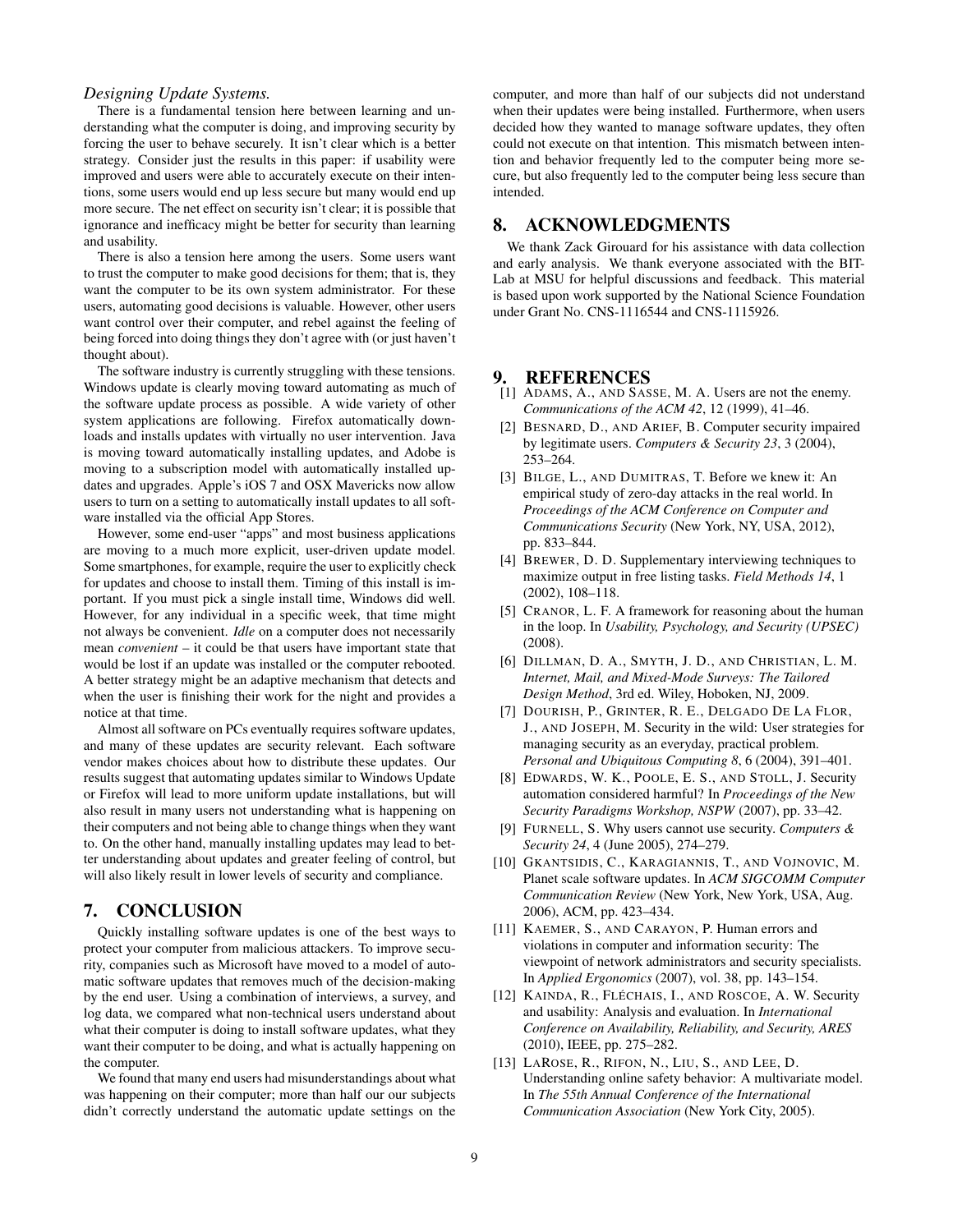- <span id="page-9-9"></span>[14] LAROSE, R., RIFON, N. J., AND ENBODY, R. Promoting personal responsibility for internet safety. *Communications of the ACM 51*, 3 (Mar. 2008), 71–76.
- <span id="page-9-8"></span>[15] MARCONATO, G., NICOMETTE, V., AND KAANICHE, M. Security-related vulnerability life cycle analysis. In *Risk and Security of Internet and Systems (CRiSIS), 2012 7th International Conference on* (2012), pp. 1–8.
- <span id="page-9-0"></span>[16] MICROSOFT. Microsoft Security Intelligence Report, Volume 13, January – June 2012.
- <span id="page-9-13"></span>[17] MILES, M. B., HUBERMAN, A. M., AND SALDAÑA, J. *Qualitative Data Analysis*. A Methods Sourcebook. SAGE Publications, Incorporated, Apr. 2013.
- <span id="page-9-12"></span>[18] ONWUEGBUZIE, A. J., AND LEECH, N. L. Validity and qualitative research: an oxymoron? *Quality & Quantity 41*, 2 (2007), 233–249.
- <span id="page-9-1"></span>[19] SYMANTEC CORPORATION. Internet Security Threat Report, Volume 18, 2013.
- <span id="page-9-4"></span>[20] THALER, R., AND SUNSTEIN, C. *Nudge: Improving Decisions About Health, Wealth, and Happiness*. Yale University Press, 2008.
- <span id="page-9-7"></span>[21] VANIEA, K., RADER, E., AND WASH, R. Betrayed by updates: How negative experiences affect future security. In

*Proceedings of the ACM Conference on Human Factors in Computing (CHI)* (Toronto, Canada, 2014).

- <span id="page-9-6"></span>[22] VON AHN, L., BLUM, M., HOPPER, N. J., AND LANGFORD, J. CAPTCHA: Using hard ai problems for security. In *EUROCRYPT '03* (2003), pp. 294–311.
- <span id="page-9-11"></span>[23] WASH, R. Folk models of home computer security. In *Proceedings of the Symposium on Usable Privacy and Security (SOUPS)* (2010).
- <span id="page-9-2"></span>[24] WEST, R. The Psychology of Security. *Communications of the ACM 51*, 4 (2008), 34–41.
- <span id="page-9-10"></span>[25] WIKIPEDIA. Windows Update. [http:](http://en.wikipedia.org/wiki/Windows_Update) [//en.wikipedia.org/wiki/Windows\\_Update](http://en.wikipedia.org/wiki/Windows_Update); last retrieved September 17, 2013.
- <span id="page-9-5"></span>[26] YEE, K.-P. User interaction design for secure systems. In *International Conference on Information and Communications Security, ICICS* (2002), pp. 278–290.
- <span id="page-9-3"></span>[27] ZURKO, M. E. User-Centered Security: Stepping Up to the Grand Challenge. In *21st Annual Computer Security Applications Conference (ACSAC'05)* (2005), IEEE, pp. 187–202.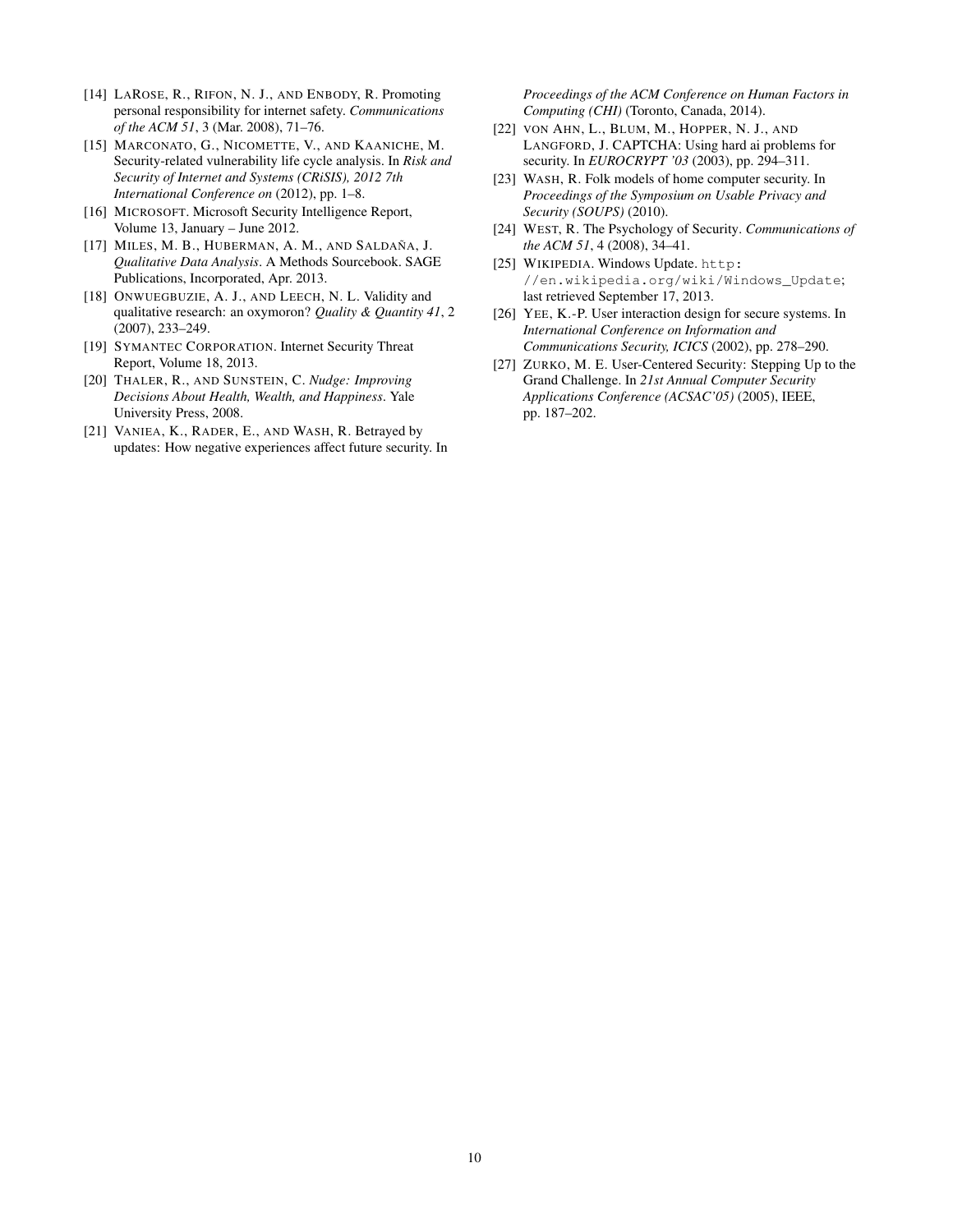# APPENDIX

# A. SURVEY QUESTIONS

Q1: Suppose there is a lottery where you have a 10% chance of winning \$1000. What is the largest amount you would be willing to pay for a ticket in this lottery?

Q2: How do you see yourself: Are you in general a person who takes risk or do you try to evade risks? Please self-grade your choice (ranging between 0-10)

( )  $0$  – not at all prepared to take risk

( ) 1 ( ) 2 ( ) 3  $() 4$ ( ) 5 ( ) 6 ( ) 7 ( ) 8  $()$  9  $( ) 10 - very much prepared to take risks$ 

Q3: How familiar are you with the following terms? Please rate your familiarity with each term below from None (no understanding) to Full (full understanding):

|                        | None | Little. | Some | Good | Full |
|------------------------|------|---------|------|------|------|
| Security Update        |      |         |      |      |      |
| Critical Update        |      |         |      |      |      |
| Service Pack           |      |         |      |      |      |
| Software Update        |      |         |      |      |      |
| <b>Optional Update</b> |      |         |      |      |      |
| Hotfix                 |      |         |      |      |      |
| Upgrade                |      |         |      |      |      |

Q4a: Are you responsible for maintaining the laptop you brought with you today? Maintenance activities include things like installing and updating software, running antivirus, dealing with problems that may arise, etc.

( ) Yes

( ) No

 $()$  Other  $\_\_$ 

Q4b: Is there another person (or people) who helps with maintaining the laptop you brought with you today? *(Shown only if participant is responsible for maintaining their laptop.)*

- ( ) No, I do it by myself
- ( ) Yes, I share the responsibility with someone else
- ( ) Yes, I ask for help occasionally from someone who knows more than I do

( ) Other (please specify) \_

Q5: Please list the other people who use this computer, by their first name only. If nobody else uses this computer, leave the box blank:

Q6: Which of the following types of software do you have installed on the laptop you brought with you? Please check all that apply:

- [] Windows operating system
- [ ] Microsoft Office
- [] Anti-virus software
- [] Virus definitions or data files for your anti-virus software
- [ ] Firewall software
- [ ] Web browser, like Chrome or Firefox
- [] Internet security software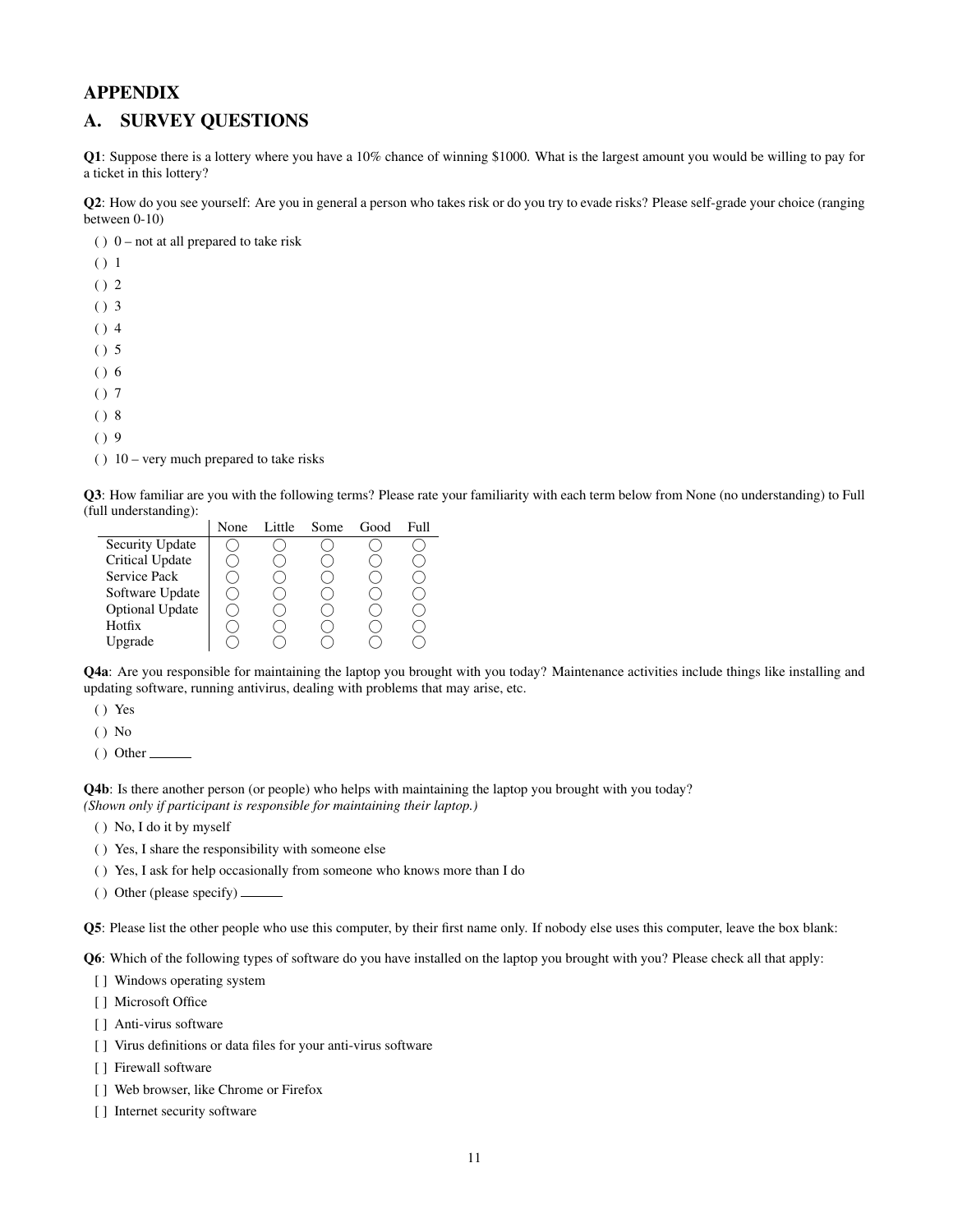- [ ] Anti-spyware software
- [ ] Adobe products, like Adobe Reader or Flash
- [ ] Java
- [ ] Database, like Oracle or Microsoft Access
- [] Graphic design, like Photoshop
- [ ] Multimedia, like iTunes, DVD player
- [ ] Games
- [ ] Communication, like Skype, Instant Message
- [ ] Educational software

Q7b: Which of the following anti-virus programs do you have installed on your computer? Please check all that apply: *Only shown if the participant claimed to have an anti-virus installed.*

- [ ] Avast
- [ ] AVG
- [ ] Norton
- [ ] McAfee
- [ ] Microsoft
- [ ] Kaspersky
- [] I have an anti-virus program installed, but I don't remember which one
- [ ] Other (please specify)  $\_\_$

Q8: How often do you remember seeing a notification on your computer that looks similar to the following image?



- ( ) Never
- ( ) Rarely
- ( ) Sometimes
- ( ) Often
- ( ) Very Often

Q9: How long has it been since the last time any software on the laptop you brought with you was updated?

- ( ) Less than one month
- ( ) A couple of months
- ( ) 6 months or so
- ( ) About a year
- ( ) 1-2 years
- ( ) Longer than 2 years
- ( ) I don't know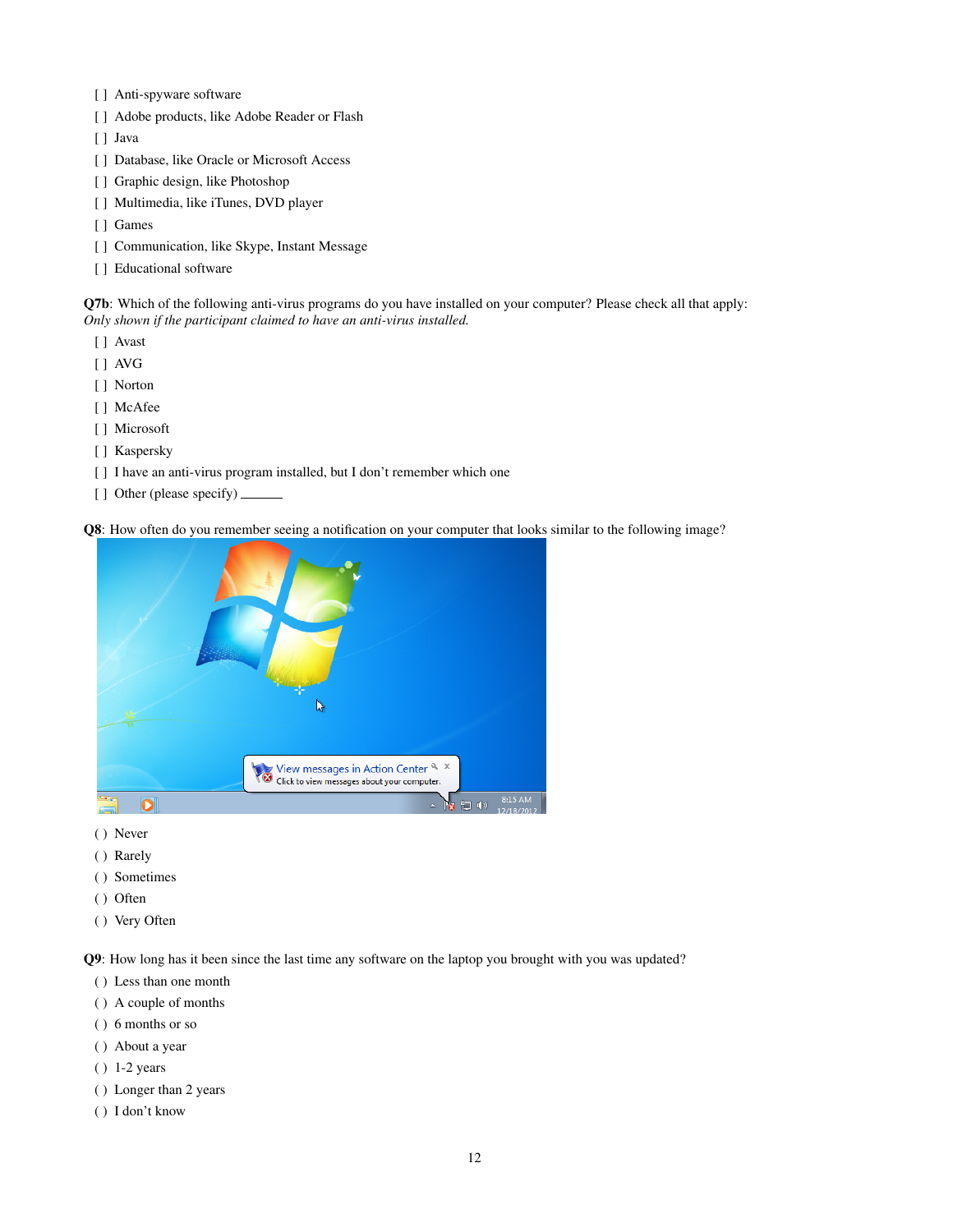Q10: In what ways do you remember finding out that a software update is available? Please check all that apply:

- [ ] Checking the website of the software company
- [] Checking for updates using the software itself
- [ ] Email notification
- [ ] News article
- [ ] Mentioned by a friend or family member
- [ ] Mentioned by a work colleague
- [ ] Automated message on your computer
- [ ] Other (please specify)

#### **O11:**

Some kinds of software can check for software updates and let the user know when an update is available. Other kinds will check and then also download the update, so it is ready for the user to install. Still others automatically install software updates without any action by the user.

For each of the following kinds of software you indicated above that you have installed on the laptop you brought with you today, please indicate which kinds of software you remember behaving in the following ways:

CHECKING for updates automatically, and NOTIFYING you that new updates are available

CHECKING for and DOWNLOADING updates automatically, and NOTIFYING you that an update is ready to be installed

INSTALLING updates automatically, and NOTIFYING afterwards

INSTALLING updates automatically, WITHOUT notifying afterwards

If you aren't sure, choose your best guess.

*(Only software selected in Q6 was shown)*

| $\ldots$ , software selected in $\varphi$ , was shown,       | Checking and<br><b>Notifying</b> | Checking,<br>Downloading and<br>Notifying | Installing and then<br><b>Notifying</b> | <b>Installing Without</b><br>Notifying |
|--------------------------------------------------------------|----------------------------------|-------------------------------------------|-----------------------------------------|----------------------------------------|
| Windows operating system                                     |                                  |                                           |                                         |                                        |
| Microsoft Office                                             |                                  |                                           |                                         |                                        |
| Anti-virus software                                          |                                  |                                           |                                         |                                        |
| Virus definitions or data files for your anti-virus software |                                  |                                           |                                         |                                        |
| Firewall software                                            |                                  |                                           |                                         |                                        |
| Web browser, like Chrome or Firefox                          |                                  |                                           |                                         |                                        |
| Internet security software                                   |                                  |                                           |                                         |                                        |
| Anti-spyware software                                        |                                  |                                           |                                         |                                        |
| Adobe products, like Adobe Reader or Flash                   |                                  |                                           |                                         |                                        |
| Java                                                         |                                  |                                           |                                         |                                        |
| Database, like Oracle or Microsoft Access                    |                                  |                                           |                                         |                                        |
| Graphic design, like Photoshop                               |                                  |                                           |                                         |                                        |
| Multimedia, like iTunes, DVD player                          |                                  |                                           |                                         |                                        |
| Games                                                        |                                  |                                           |                                         |                                        |
| Communication, like Skype, Instant Message                   |                                  |                                           |                                         |                                        |
| <b>Educational software</b>                                  |                                  |                                           |                                         |                                        |

Q12: Thinking about software installed on the laptop you brought with you that CHECKS for updates, NOTIFIES you that an update is ready, but does NOT automatically install it, how long after being notified do you typically install the update? *(Only software selected in Q11 as Checking and Notifying was shown)*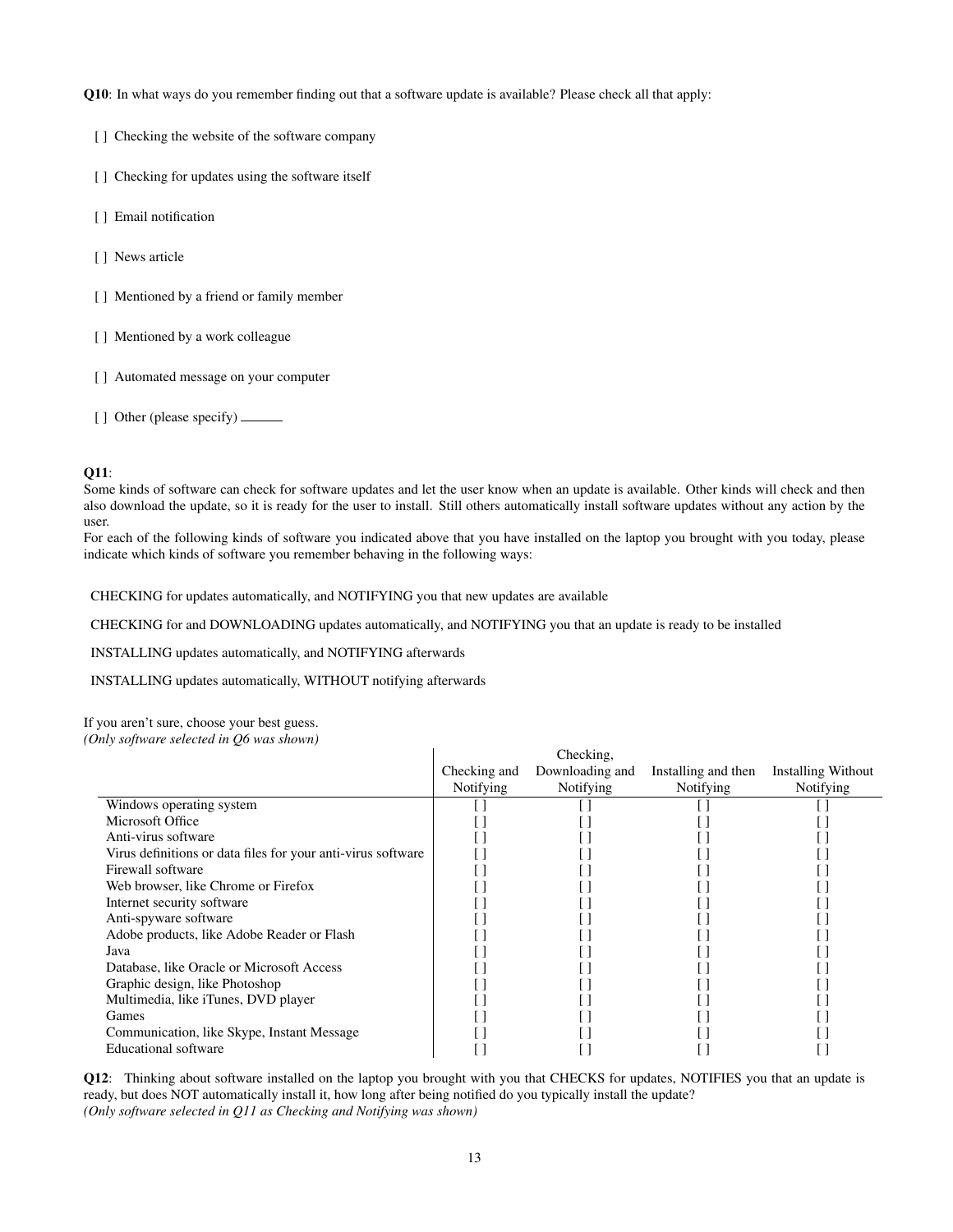|                                                              | Right Away | Later | Never |
|--------------------------------------------------------------|------------|-------|-------|
| Windows operating system                                     |            |       |       |
| Microsoft Office                                             |            |       |       |
| Anti-virus software                                          |            |       |       |
| Virus definitions or data files for your anti-virus software |            |       |       |
| Firewall software                                            |            |       |       |
| Web browser, like Chrome or Firefox                          |            |       |       |
| Internet security software                                   |            |       |       |
| Anti-spyware software                                        |            |       |       |
| Adobe products, like Adobe Reader or Flash                   |            |       |       |
| Java                                                         |            |       |       |
| Database, like Oracle or Microsoft Access                    |            |       |       |
| Graphic design, like Photoshop                               |            |       |       |
| Multimedia, like iTunes, DVD player                          |            |       |       |
| Games                                                        |            |       |       |
| Communication, like Skype, Instant Message                   |            |       |       |
| <b>Educational software</b>                                  |            |       |       |

Q13: Have you ever changed the settings for whether software automatically CHECKS for updates?

( ) Yes

( ) No

( ) I don't know

Q14: Have you ever changed the settings for whether software updates are INSTALLED automatically?

( ) Yes

( ) No

( ) I don't know

Q15: For each of the following types of software you have installed on the laptop you brought with you, how likely would you be to interrupt whatever task you were using the software for, to install a security update? Please rate how likely you would be to to do this from Very Unlikely to Very Likely:

*(Only software selected in Q6 was shown)*

|                                                              | Very Unlikely | Unlikely | Undecided | Likely | Very Likely |
|--------------------------------------------------------------|---------------|----------|-----------|--------|-------------|
| Windows operating system                                     |               |          |           |        |             |
| Microsoft Office                                             |               |          |           |        |             |
| Anti-virus software                                          |               |          |           |        |             |
| Virus definitions or data files for your anti-virus software |               |          |           |        |             |
| Firewall software                                            |               |          |           |        |             |
| Web browser, like Chrome or Firefox                          |               |          |           |        |             |
| Internet security software                                   |               |          |           |        |             |
| Anti-spyware software                                        |               |          |           |        |             |
| Adobe products, like Adobe Reader or Flash                   |               |          |           |        |             |
| Java                                                         |               |          |           |        |             |
| Database, like Oracle or Microsoft Access                    |               |          |           |        |             |
| Graphic design, like Photoshop                               |               |          |           |        |             |
| Multimedia, like iTunes, DVD player                          |               |          |           |        |             |
| Games                                                        |               |          |           |        |             |
| Communication, like Skype, Instant Message                   |               |          |           |        |             |
| <b>Educational</b> software                                  |               |          |           |        |             |

Q16: For each of the following types of software you have installed on the laptop you brought with you, how willing would you be to interrupt whatever task you were using the software for, to install OTHER, NON-security updates? Please rate how likely you would be to to do this from Very Unlikely to Very Likely:

*(Only software selected in Q6 was shown)*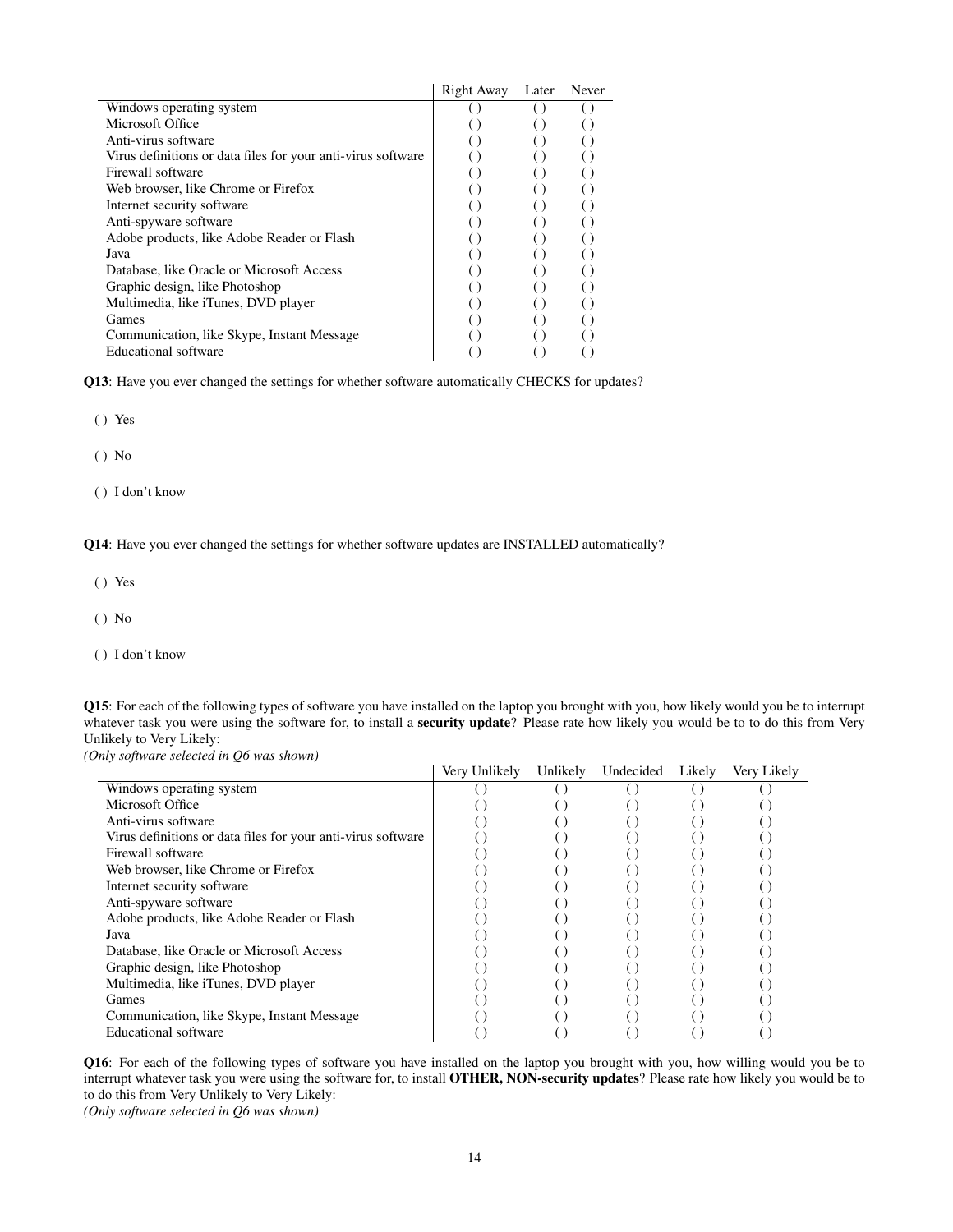|                                                              | Very Unlikely | Unlikely | Undecided | Likely | Verv Likelv |
|--------------------------------------------------------------|---------------|----------|-----------|--------|-------------|
| Windows operating system                                     |               |          |           |        |             |
| Microsoft Office                                             |               |          |           |        |             |
| Anti-virus software                                          |               |          |           |        |             |
| Virus definitions or data files for your anti-virus software |               |          |           |        |             |
| Firewall software                                            |               |          |           |        |             |
| Web browser, like Chrome or Firefox                          |               |          |           |        |             |
| Internet security software                                   |               |          |           |        |             |
| Anti-spyware software                                        |               |          |           |        |             |
| Adobe products, like Adobe Reader or Flash                   |               |          |           |        |             |
| Java                                                         |               |          |           |        |             |
| Database, like Oracle or Microsoft Access                    |               |          |           |        |             |
| Graphic design, like Photoshop                               |               |          |           |        |             |
| Multimedia, like iTunes, DVD player                          |               |          |           |        |             |
| Games                                                        |               |          |           |        |             |
| Communication, like Skype, Instant Message                   |               |          |           |        |             |
| Educational software                                         |               |          |           |        |             |

Q17: Which of these statements do you agree with the most? Please drag-and-drop the statements below to rank them according to your level of agreement with each statement, from (1) Most Agreement to (5) Least Agreement:

1. Installing a software update repairs software (e.g., fixes bugs or malfunctions) and makes my computer more reliable.

2. Installing a software update improves software so that it works better and can do new things.

- 3. Installing a software update protects software so that it is less vulnerable.
- 4. Installing a software update is routine maintenance that keeps my computer in good working order.

5. Installing a software update keeps my computer "up to date" so it doesn't fall behind or become obsolete as quickly.

Q18: Was it difficult for you to rank the statements?

- ( ) No
- ( ) Yes (Please explain)

Q19: How often have you experienced an update that caused your computer to stop working properly?

- ( ) Never
- ( ) Rarely
- ( ) Sometimes
- ( ) Often
- ( ) Very Often

Q20: How worried are you about updates causing your computer to stop working properly?

- ( ) Never thought about this before
- ( ) Not worried
- ( ) Slightly worried
- ( ) Worried
- ( ) Very worried

Q21: Have you ever had one of the following experiences? Please check all that apply:

- [ ] Received a phishing message or other scam email
- [ ] Warning in a web browser that says, "This site may harm your computer?"
- [ ] Unwanted popup windows
- [ ] Computer had a virus
- [ ] Someone broke in or "hacked" the computer
- [] Stranger used your credit card without your knowledge or permission
- [] Identity theft more serious than use of your credit card number without permission